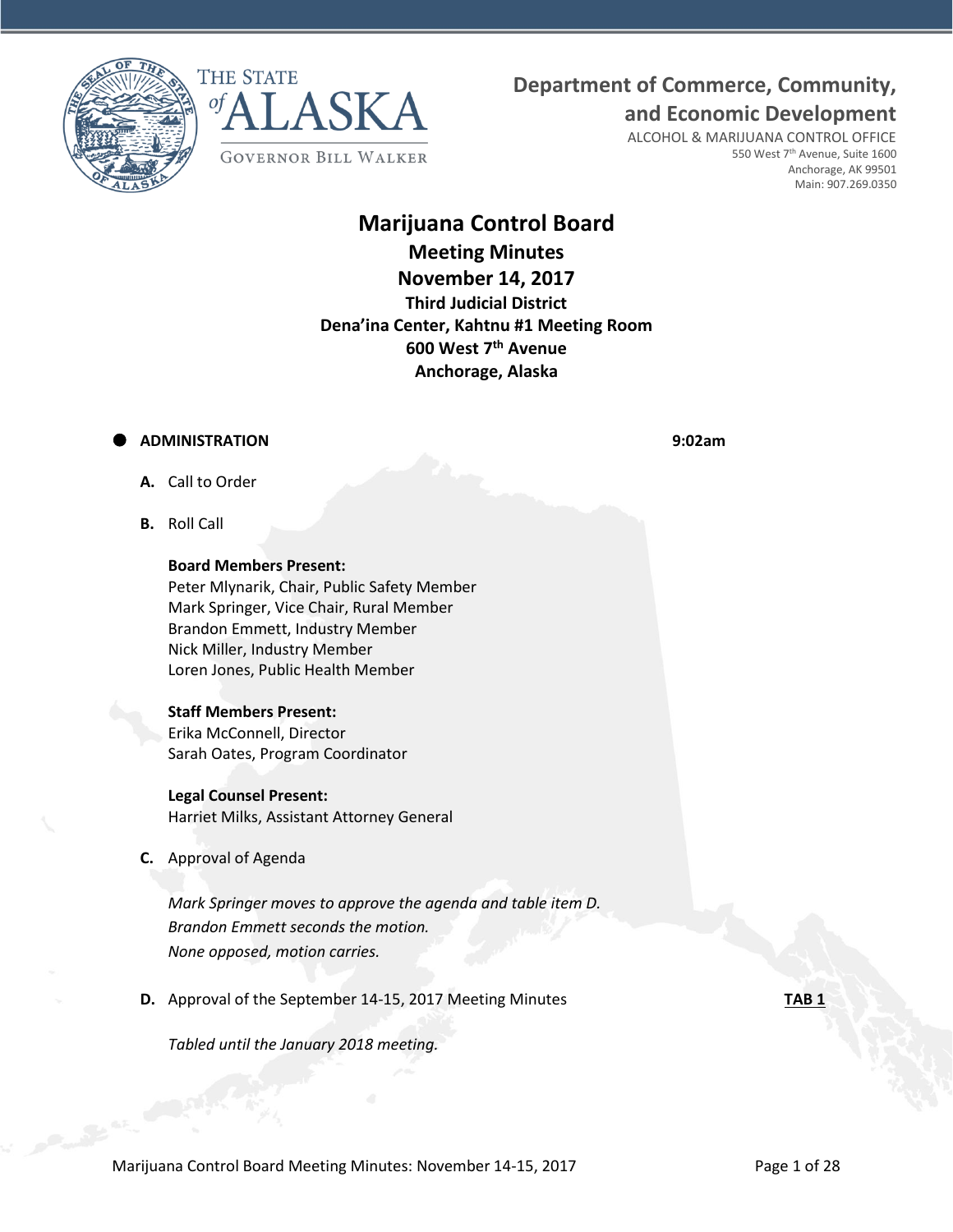# **BOARD GOVERNANCE 9:03am**

*Nick Miller states that he has joined AMIA. All other Board members state that they have no changes to any potential conflicts. Peter Mlynarik states that he recused himself from an Alaska Association of the Chiefs of Police meeting when they were talking about a comment regarding marijuana.*

# **EXECUTIVE SESSION 9:06am**

*Mark Springer moves to go into executive session for the agenda items A and B. Harriet Milks clarifies that both matters are adjudicatory matters. Brandon Emmett seconds the motion. None opposed, motion carries.*

*Mark Springer moves to come out of executive session.* **10:00am** *Brandon Emmett seconds the motion. None opposed, motion carries.*

*Loren Jones moves the following motion: The Marijuana Control Board, in accordance with AS 44.64.060, declines to adopt the proposed decision issued on September 29, 2017, and instead orders under AS 44.64.060(e)(2) that the case be returned to the administrative law judge to issue a revised decision that strikes the paragraph contained on pages 14-15. Brandon Emmett seconds the motion. Motion carries unanimously.*

*Mark Springer moves to adopt the settlement agreement with Dankorage, LLC. Brandon Emmett seconds the motion. Motion carries unanimously.*

**A. 10154: Alaska Green Glacier Gardens, LLC:** Alaska Green Cross 211 E Dimond Blvd, Unit A, Anchorage

**Denial of license application; OAH Case No. 17-0444-MCB**

**B. 10306: Dankorage, LLC:** Dankorage, LLC 2812 Spenard Road, Anchorage

**Settlement Agreement for OAH Case No. 17-0293-MCB**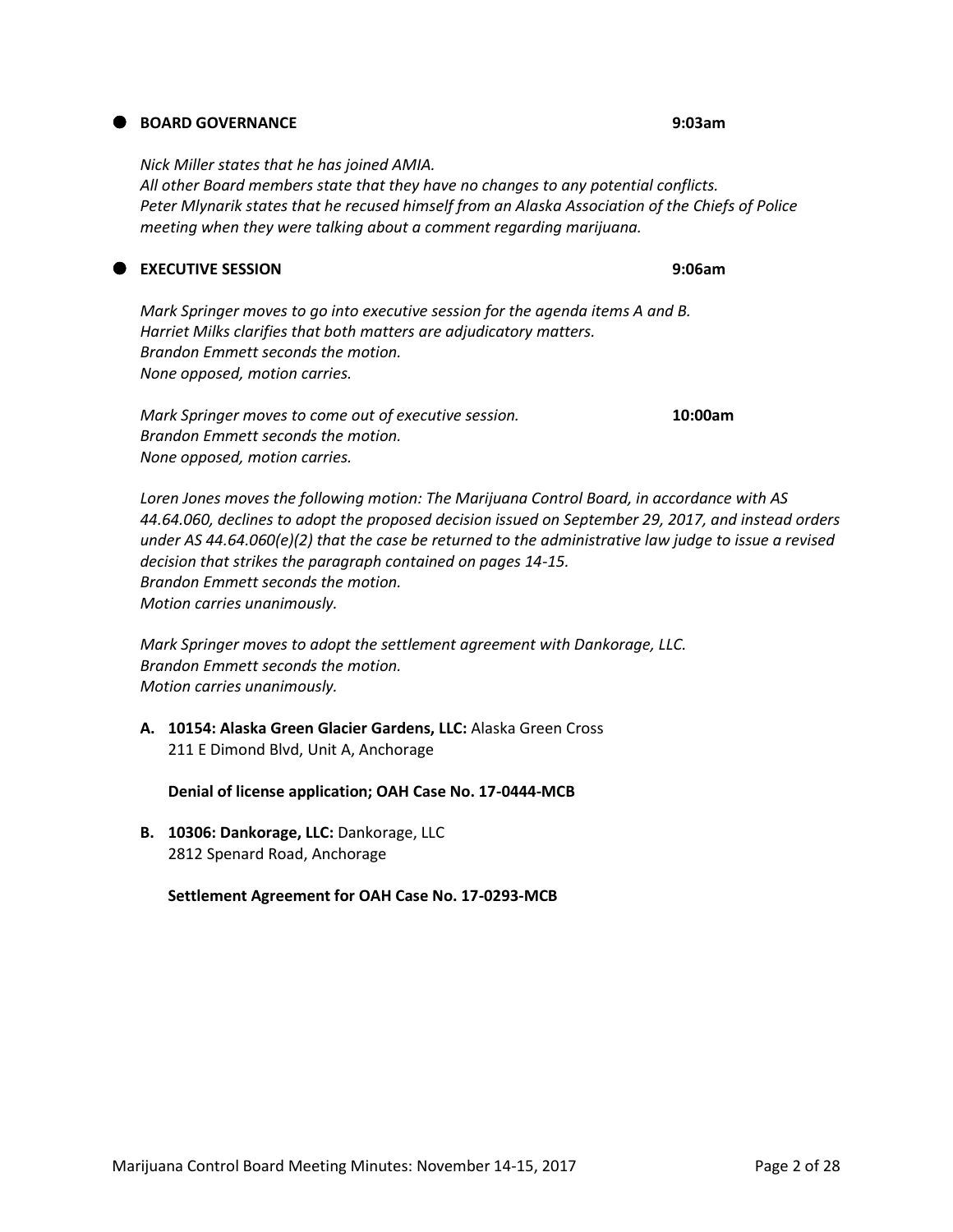#### **INFORMAL CONFERENCE 10:02am TAB 2**

| <b>License #12289:</b> | <b>Raven Buds</b>                         |
|------------------------|-------------------------------------------|
| Licensee:              | Carol Bolt; Dave A Mullis; Kerri A Mullis |
| License Type:          | Limited Marijuana Cultivation Facility    |
| Premises Address:      | 2441 Lawlor Road, Cabin C                 |
|                        | Fairbanks, AK 99709                       |
| Local Government:      | Fairbanks North Star Borough              |
|                        |                                           |

# **License denied on September 14, 2017**

*Bill Satterberg, legal counsel for Raven Buds, and Kerri Mullis, appellant, identify themselves for the record. Mr. Satterberg passes out a documentation packet to the Board members and clarifies that his client is not planning a lawsuit. He requests that Loren Jones and the Board consider whether Mr. Jones should recuse himself due to his former involvement with the Graf Center.*

*Bill Satterberg reads items from the documentation pertaining to leasing of the property and stating that the Graf Center is a residential youth facility, not a recreation or youth center. He states that the Tanana Chiefs does not own the property that the Graf Center is located on and, thus, Raven Buds is not within 500 feet of the treatment facility.* 

*Bill Satterberg states that his client's compromise is to move the facility to the westerly portion of its property, which would make it more than 500 feet from the easterly portion of the Tanana Chiefs property. He requests that the Board enable his client to amend her application to reflect the change today.*

*Kerri Mullis states that she has been neighbors with the Graf Center for years and has never had issues, but they need to push forward to get Raven Buds running.*

*Loren Jones states that he worked for the state at the time and, under the State Ethics Act, he had a potential conflict for five years, which means that his conflict would have ended in 2008.*

*Harriet Milks states that the Chair is the ethics advisor under the Executive Ethics Act.*

*Peter Mlynarik states that he does not believe that Mr. Jones has any ethical problem in this situation.*

*Brandon Emmett states that one of the issues that he had was prevention of access to the facility. He asks the applicant to clarify if she would actually be allowed to go over the property or not.*

*Bill Satterberg states that the issue is addressed in the packet he provided: it has been concluded that the road is a public access road and not a private drive.*

*Peter Mlynarik asks who the controller is for the property west of Lawlor Road.*

*Bill Satterberg states that it is not known at this point, except that it is clear that Tanana Chiefs does not control that property.*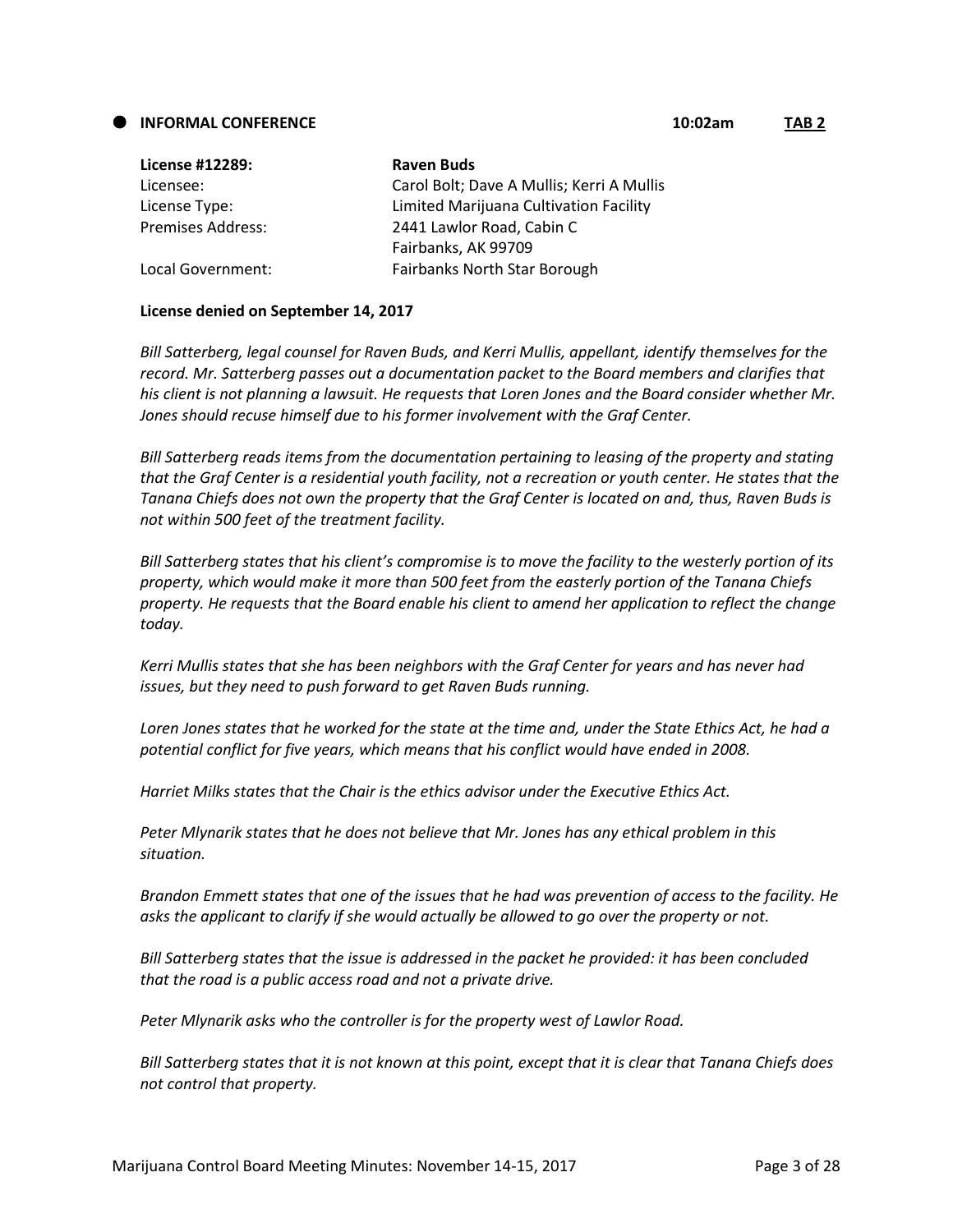*Peter Mlynarik and Brandon Emmett agree that the Board needs to know who has control over that property.*

*Nick Miller states that he has gone through the packet, and he can't find any legal documentation that shows that Tanana Chiefs has right to the property in question.*

*Kerri Mullis plays a video about the Graf Center to the Board.*

*Peter Mlynarik asks if anyone from the Tanana Chiefs Conference (TCC) is on the phone. Nobody from the TCC appears to be present.*

*Brandon Emmett moves to table the matter until the next meeting. Mark Springer seconds the motion and clarifies that the Board is tabling the informal conference. He states that the January meeting should be an opportunity for all parties to participate. Motion carries unanimously.*

# **PUBLIC TESTIMONY 10:57am**

Public testimony is limited to issues not on this agenda and that are not proposed regulations. Per the public notice of this meeting, public wishing to testify are advised to pre-register by emailin[g marijuana@alaska.gov](mailto:marijuana@alaska.gov) no later than November 13, 2017, with their intent. The Board may hear testimony from public who have not pre-registered, but those who have preregistered will be given preference for the time available. The Board is unable to hear public testimony on proposed regulations at this time. Written comments may also be submitted to the board vi[a marijuana@alaska.gov.](mailto:marijuana@alaska.gov) The call-in number is 1-800-315-6338, code 69176#.

*Brian Coyle, Steep Hill Alaska, passes out documentation to the Board members and provides testimony about testing of marijuana to ensure the safety of consumers. He states that there are inaccurate test results coming from the other testing facility in Alaska. He requests that the Board and AMCO enforcement investigate the inconsistencies in test results.*

# *Cary Carrigan is not present for public testimony.*

*Jana Weltzin, legal counsel for marijuana licensees, provides testimony regarding the inability to revoke marijuana handlers cards. She requests that the Board ask staff to start considering whether people are traveling out of state to take care of sick family [when determining residency]. She states that she receives emails from staff on the weekends and requests that the Board limit the amount of work that is delegated to staff, as she's concerned that they will burn out and quit.*

*Mark Malagodi, CannTest, provides testimony regarding reporting of total THC. He states that the current testing procedures for single-serving edibles is arbitrary and recommends a change. He adds that CannTest takes its testing very seriously and stands by its testing. Jonathan Rupp, CannTest, echoes Dr. Malagodi's statements and asks that the Board come up with some number to determine homogeneity.* 

*Mike Steele, Talkeetna resident, provides testimony about Talkeetna enforcement and crime prevention.*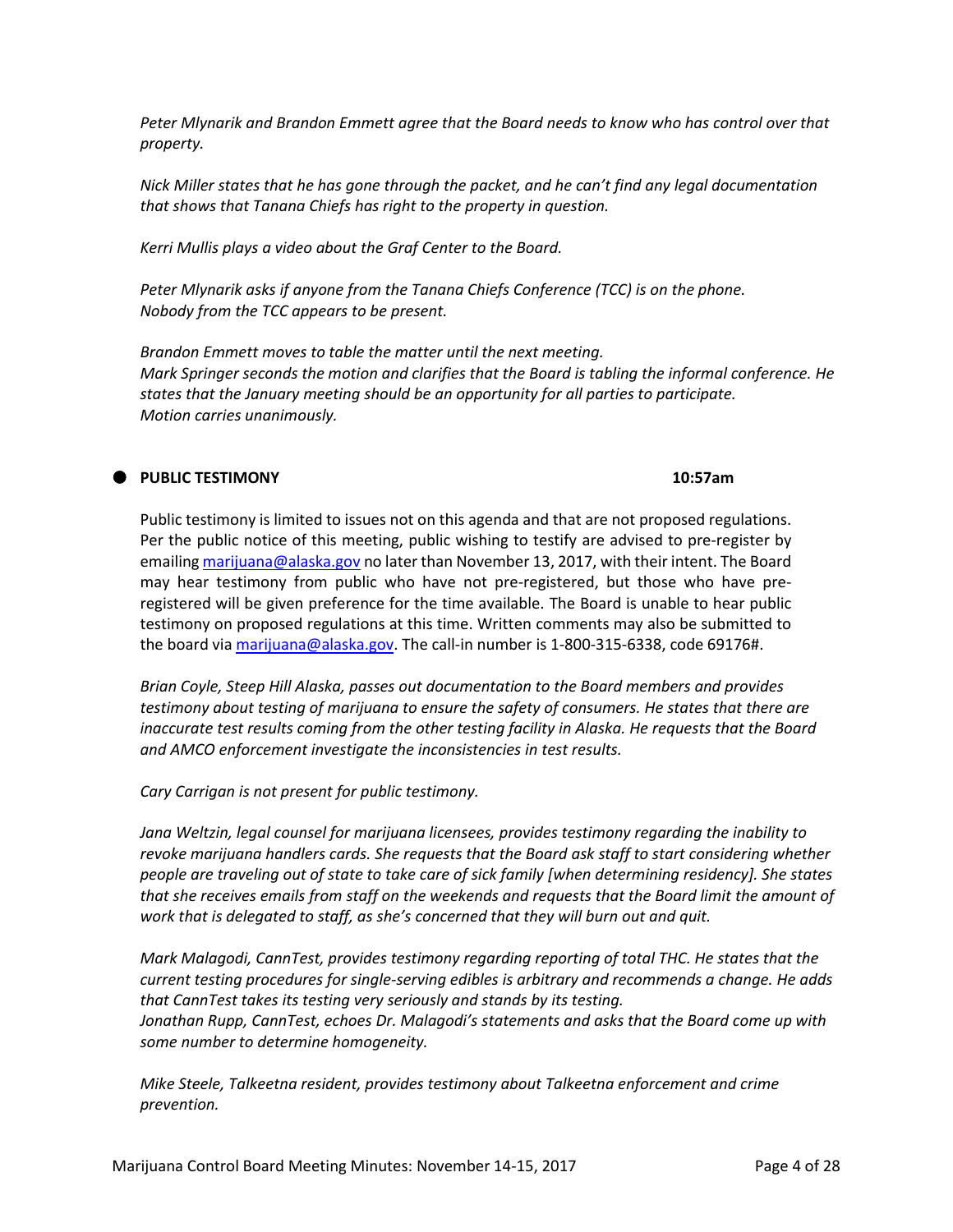*Allison Twiug (inaudible), Talkeetna resident, provides testimony about Talkeetna and the lack of law enforcement.*

*David Straub, Alaska Precision, provides testimony about his establishment and testing results.*

*Tracy Vacca, The New Frontier Research, provides testimony about proficiency testing.*

*Tina Smith, Midnight Greenery, provides testimony about the marijuana mailbox and about Peter Mlynarik.*

# **DIRECTOR BRIEFING**

**A.** Director's Report **11:26am TAB 3**

*Erika McConnell provides updates on staffing, audits, Metrc training, regulations, and board guidance materials available on the AMCO website. She states that she is seeking Board concurrence on staff's interpretation of "controlling interest" for purposes of determining when a transfer application would be necessary.*

*Brandon Emmett states that it seems a bit burdensome for these companies to refile their applications and go through every bit of the procedure over again every time they bring on or lose a shareholder.* 

*Mark Springer states that he does not have a problem with the interpretation. Brandon Emmett states that he concurs, as Ms. McConnell clarified his questions.*

*Peter Mlynarik asks if any Board members are opposed to this interpretation. None opposed, the Board supports staff's interpretation of "controlling interest".*

*Erika McConnell requests that the Board address at what point the public notice (for a marijuana application) becomes stale. She states that the alcohol program requires that the public notice of an application be provided within 60 days of submission of the application. She adds that there is no such requirement for marijuana, so some applications have been submitted over a year after the public notice was provided.*

*Mark Springer asks if the Board should open a regulations project to mirror the alcohol process. The Board members and staff discuss the idea of opening a regulation project to address the issue.*

*Sarah Oates suggests that the Board open a regulation project conceptually, and then let the staff bring forward a specific proposal via draft language at the next meeting. Peter Mlynarik states that he is in favor of this idea, and the other Board members nod in agreement.*

*Erika McConnell states that she has not had time to do much work on the approved products spreadsheet.*

*Erika McConnell recommends that the Board create a scoping committee comprised of Board members, representatives from testing facilities, some other licensees, representatives from DEC*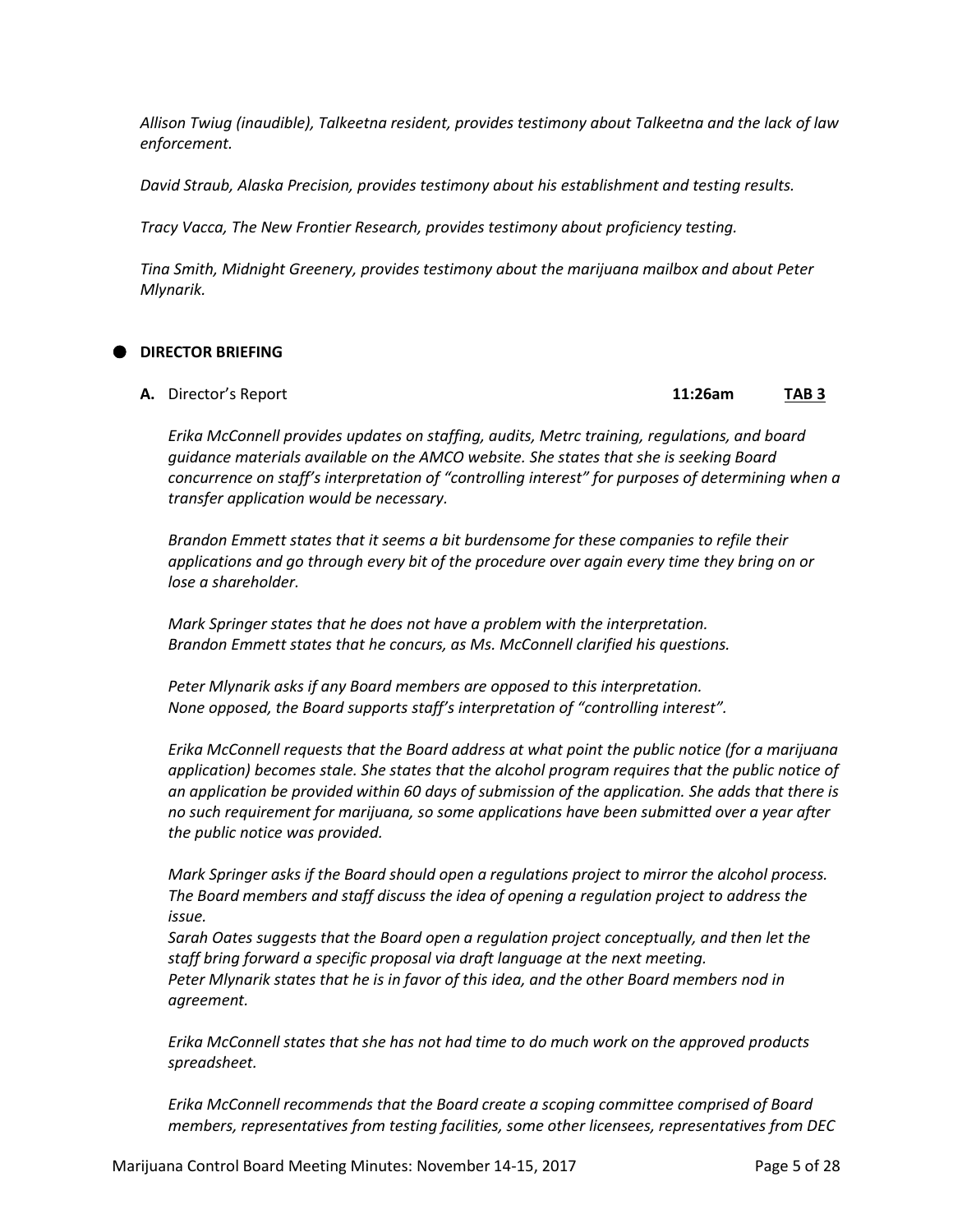*and other state agencies, and AMCO staff to determine what improvements need to be made to testing regulations.*

*The Board members voice support for Ms. McConnell's proposal to create a scoping committee. Brandon Emmett volunteers to be a part of the committee.*

*Erika McConnell informs the Board that she told an applicant that it could not apply for two limited marijuana cultivation facility licenses at the same location with the same licensee, as that would be considered a standard marijuana cultivation facility.* 

*Nick Miller states that the regulations do not preclude a licensee from doing so, so it should be allowed.*

*Peter Mlynarik concurs.* 

*Loren Jones states that he thinks the Board should be informed if this is applicable with any application.*

*Erika McConnell provides revenue and expenditure information to the Board. She states that applications must be complete and any other documents for the board must be submitted to our office by January 5, 2018, to be on the January agenda.*

| <b>UNCH</b>                  | 12:00pm          |                  |
|------------------------------|------------------|------------------|
| <b>ENFORCEMENT UPDATE</b>    | $1:03 \text{pm}$ |                  |
| <b>A.</b> Enforcement Report |                  | TAB <sub>4</sub> |

*Chief Investigator James Hoelscher updates the Board about enforcement items, including relationships with other agencies and statistics. He requests that the Board consider amending 3 AAC 306.720(e) to extend the video surveillance recording retention period from 40 to 180 days.*

*Mark Springer moves to open a regulations project to amend 3 AAC 306.720(e) to extend the retention period.*

*Loren Jones seconds the motion. The Board members discuss the motion. Motion carries, 3-2 (Brandon Emmett and Nick Miller vote No).*

*James Hoelscher states that enforcement has been requiring marijuana product manufacturing facilities to provide photos of the actual products once they've been issued licenses. The Board members agree to discuss changes to Form MJ-05 (Tab 14) to address the issue.*

*James Hoelscher states that all of the inspection forms have been updated to allow for either motion sensors or glass break sensors on windows to meet the security alarm requirements.*

*James Hoelscher asks the Board if customer loyalty programs would be allowable, as long as no marijuana has been given away for free. The Board members voice approval.*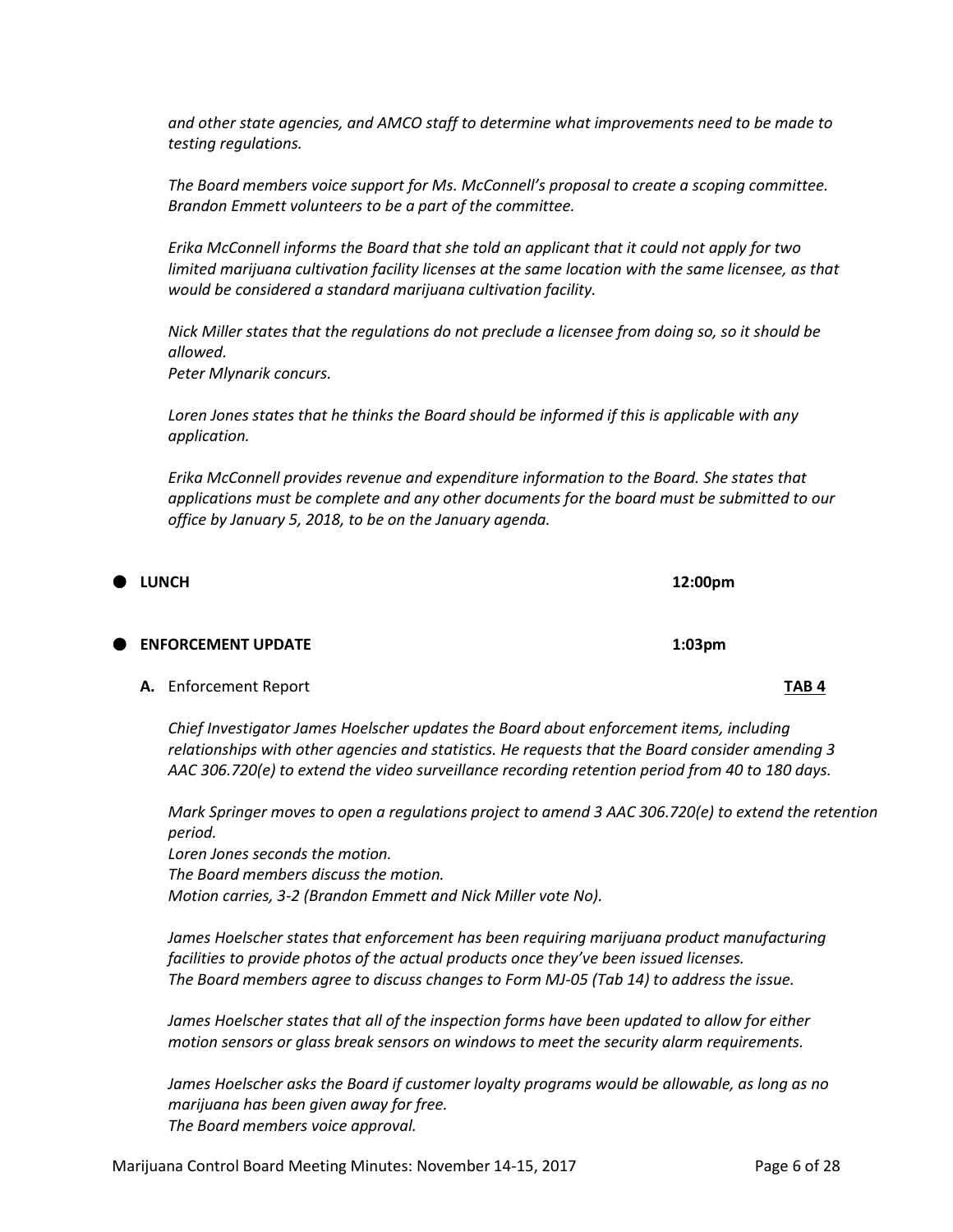*James Hoelscher states that enforcement has not written any violations for the loyalty programs, as long as no marijuana is given away for free and promotion of overconsumption does not occur.*

*James Hoelscher states that retail licensees have reported customers are attempting to return defective one-time-use disposable vape pens with unused marijuana concentrate product still inside. The product cannot be removed from the pen, thus rendering it unusable. According to METRC Support, this is a problem with vape pens in all states and the system does allow for returns. He asks the Board if retailers can accept a returned pen for a refund. Nick Miller describes how retail marijuana stores handle this issue by destroying the product and entering information into Metrc. He states that he believes this is a policy issue. James Hoelscher agrees with Mr. Miller's statement.*

*James Hoelscher states that he knows there has been a lot of emphasis placed on non-licensees, and he has been working with local law enforcement agencies to stop some of this activity from happening.*

*Brandon Emmett asks if the Board has a mechanism for levying fines to tax or fine unlicensed individuals for selling marijuana illegally. Erika McConnell states that 3 AAC 306.840(a) gives the Board the authority to levy fines.*

*Nick Miller moves to give Mr. Hoelscher the power he needs to start imposing civil fines against unlicensed individuals who are selling marijuana. James Hoelscher clarifies that the procedure would be for enforcement to issue notices of violation and then bring them to the Board to impose the fines. Nick Miller moves to give Mr. Hoelscher the direction to start taking action against unlicensed individuals who are selling marijuana. Brandon Emmett seconds the motion. None opposed, motion carries.*

**RECESS 1:43pm**

#### **ENFORCEMENT UPDATE**

**B.** Notices of Violation Issued and Licensee Responses **2:12pm TAB 5**

James Hoelscher states that the enforcement team has not received responses from Coyote and *Toad's or JWS Enterprises. He and Investigator Kendrick Whiteman answer Board questions about some of the NOVs in this tab.*

*Peter Mlynarik asks if the staff has any specific concerns that they would like the Board to address.*

*Erika McConnell states that the staff is concerned that two licensees have not given any sort of response or indication that the issues have been resolved.*

*Peter Mlynarik states that he would like the director to contact Coyote and Toad's and JWS Enterprises and request responses to the NOVs to bring back to the Board in January. The Board members nod in agreement.*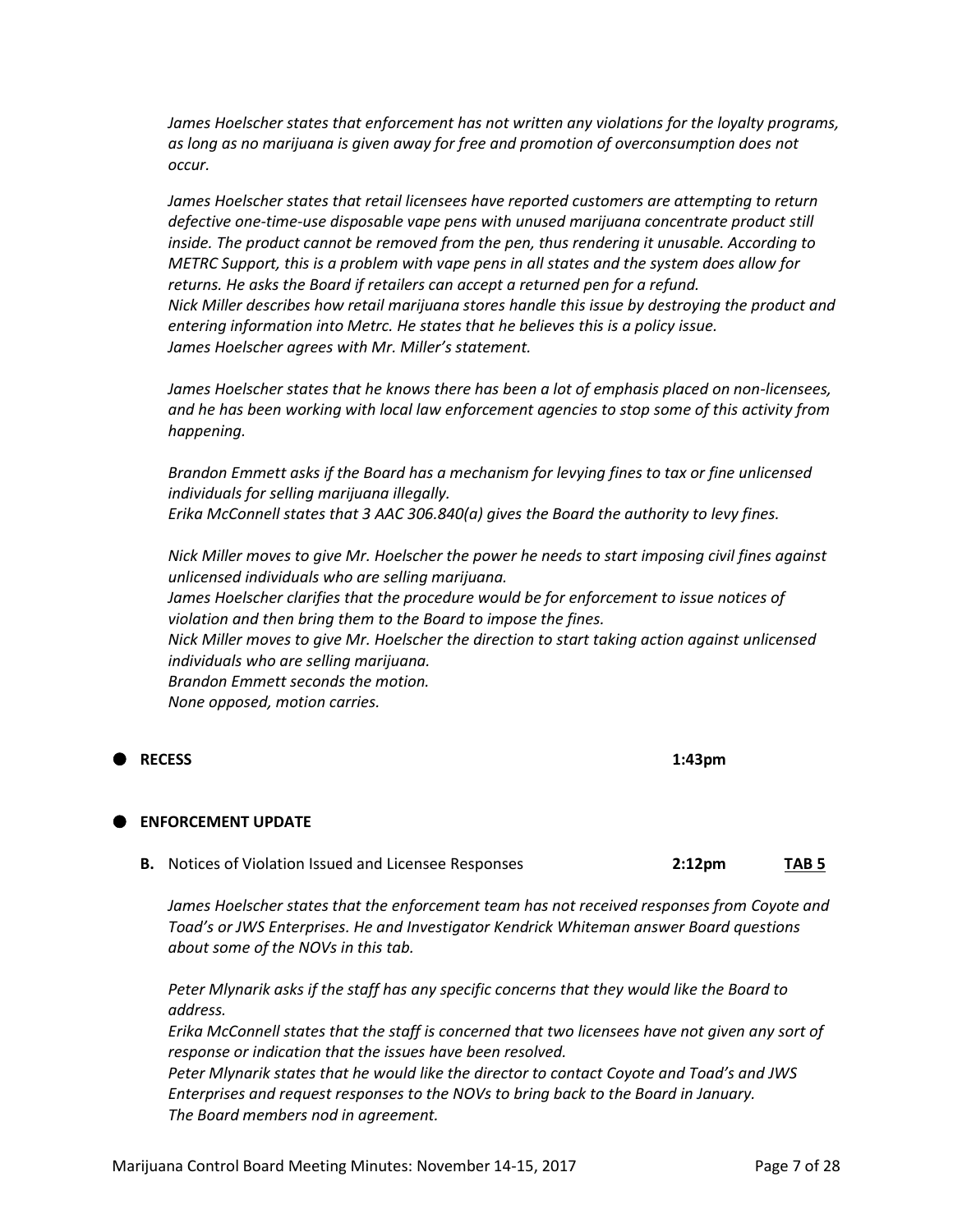| C. | License #10056:          | <b>Red Run Cannabis Company, LLC</b> | $2:26$ pm | TAB <sub>6</sub> |
|----|--------------------------|--------------------------------------|-----------|------------------|
|    | Licensee:                | Red Run Cannabis Company, LLC        |           |                  |
|    | License Type:            | Retail Marijuana Store               |           |                  |
|    | <b>Premises Address:</b> | 5455 Kenai Spur Highway, Suite B     |           |                  |
|    |                          | Kenai, AK 99611                      |           |                  |
|    | Local Government:        | City of Kenai                        |           |                  |

# **Notice of Violation #AB17-0408 for Advertising**

*Marc Theiler, Red Run Cannabis Company, identifies himself for the record and answers questions from the Board. He states that this is not considered an advertisement, as supported by the Sixth Circuit Court, as it is intended to provide information and not to engage a transaction. He states that other retail marijuana stores have this exact flier up in their shops, and adds that he immediately took his down and will not put it back up.*

*Mark Springer moves to dismiss the NOV. Brandon Emmett seconds the motion. Motion carries, 3-2 (Loren Jones and Peter Mlynarik vote No).*

|                          | Fat Tops, LLC             | 2:36 <sub>pm</sub> | TAB <sub>7</sub> |
|--------------------------|---------------------------|--------------------|------------------|
| Licensee:                | Fat Tops, LLC             |                    |                  |
| License Type:            | Retail Marijuana Store    |                    |                  |
| <b>Premises Address:</b> | 36380 Murray Lane         |                    |                  |
|                          | Soldotna, AK 99669        |                    |                  |
| Local Government:        | Kenai Peninsula Borough   |                    |                  |
|                          | <b>D.</b> License #11140: |                    |                  |

**Notices of Violation #AB17-0384 for Employees Without ID Badges; #AB17-0387 for Inventory Tracking System (issued to Cultivation Facility License #11138); #AB17-0395 for Advertising**

*Lance Wells, attorney for Fat Tops, LLC, David Parker, Fat Tops, and Investigator Jeff Rukes identify themselves for the record, speak to the Board about the issues raised in the three NOVs, and answer Board questions.*

*Mark Springer moves to table the NOV on 09/28/17 to our next meeting. Brandon Emmett seconds the motion. None opposed, motion carries.*

*Mark Springer moves to dismiss the NOV of 09/05/17 case AB17000395 for the violation of advertising.*

*Brandon Emmett seconds the motion.*

*Mark Springer states that the reasoning is that there was awareness of enforcement of the existence of that sign, and it was not considered a violation until a complaint was lodged, and because he had been told previously by the property owner that the sign was okay where it was. David Parker states that he has moved the sign.*

*Peter Mlynarik states that it is still a violation and that the landowner did not file a complaint because it's probably the State of Alaska. He states that he does not see a reason to dismiss the NOV when it's still a violation.*

*Loren Jones suggests that enforcement looks at and talks with DOT.*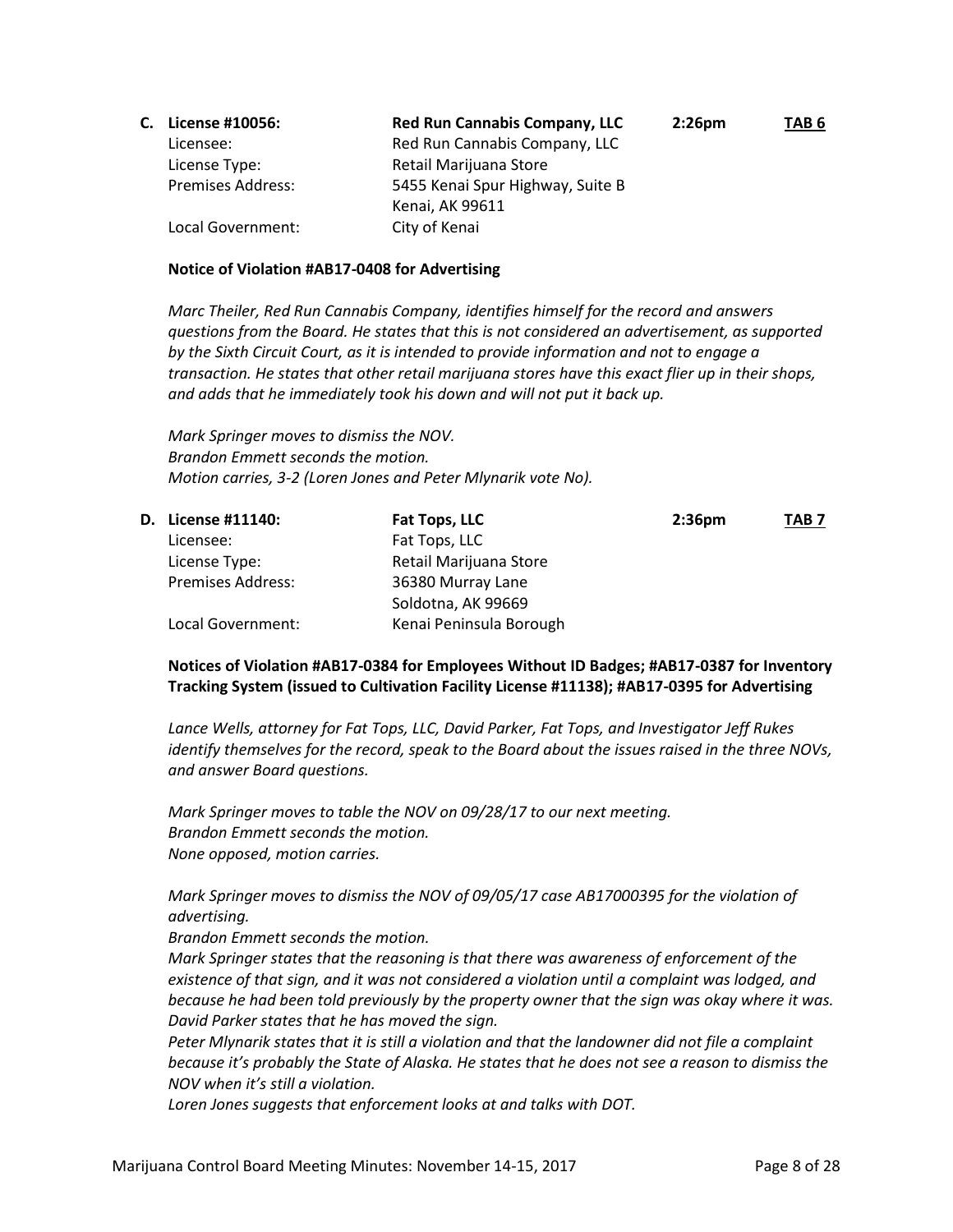*Nick Miller states that he is reluctant to dismiss a notice of violation, as we need to have a strong regulated market, and he has concerns.*

*Erika McConnell states that if the Board is going to be dismissed notices of violations that are "honest mistakes", then they are going to be dismissing a lot of them. She adds that she does not recommend setting this as the standard.*

*Motion fails, 3-2 (Brandon Emmett and Mark Springer vote Yes).*

| E. License #10268:       | <b>Flying High Investments, LLC</b>            | 3:16 <sub>pm</sub> | TAB <sub>8</sub> |
|--------------------------|------------------------------------------------|--------------------|------------------|
| Licensee:                | Flying High Investments, LLC                   |                    |                  |
| License Type:            | <b>Standard Marijuana Cultivation Facility</b> |                    |                  |
| <b>Premises Address:</b> | 14.7 Mile McCarthy Road                        |                    |                  |
|                          | Chitina, AK 99566                              |                    |                  |
| Local Government:        | None                                           |                    |                  |

# **Notice of Violation #AB17-0402 for Inventory Tracking System; Transportation; Business Records**

Lance Wells, attorney for Flying High Investments, LLC, James Fejes, Flying High Investments, and *Investigator Joe Hamilton identify themselves for the record. Mr. Wells provides a handout to the Board members and speaks to the Board about the issues raised in the NOV. Mr. Wells, Mr. Fejes, and Investigator Hamilton answer Board questions about the violation.*

*Brandon Emmett asks what exactly the licensee is supposed to do in a situation like this. Erika McConnell states that the transfer manifest can be updated up until the time that the marijuana is received by the receiving licensee. She adds that it is concerning that Mr. Fejes put a note on his copy (of the transport manifest) but not on the copy that he left with the receiving store.*

*Investigator Amanda Stonecipher states that on the Grass Station 49 manifest, Mr. Fejes did not indicate that he would be stopping at another licensed establishment first, as required by regulation. She adds that it is very concerning that one of the receiving licensees informed Investigator Stonecipher that the receiving licensee knew in advance that Mr. Fejes would be flying, which is contradictory to his story. The notes on the receiving licensee's copy were not made until well after the drop off occurred, and at the request of Mr. Fejes.*

*Erika McConnell asks Mr. Fejes if he had claimed that he hadn't go to Juneau, and that he had an agent go to Juneau and deliver product to other licensees.*

*James Fejes says yeah.*

*Erika McConnell asks Mr. Fejes to clarify that he has employees who transfer between other licensees.*

*James Fejes states that he has some friends who work in the industry and who said they would go to Juneau for him.*

*Erika McConnell asks Mr. Fejes about his text that said, "I just landed from a delivery in Juneau." She asks whether or not he was in actually in Juneau.*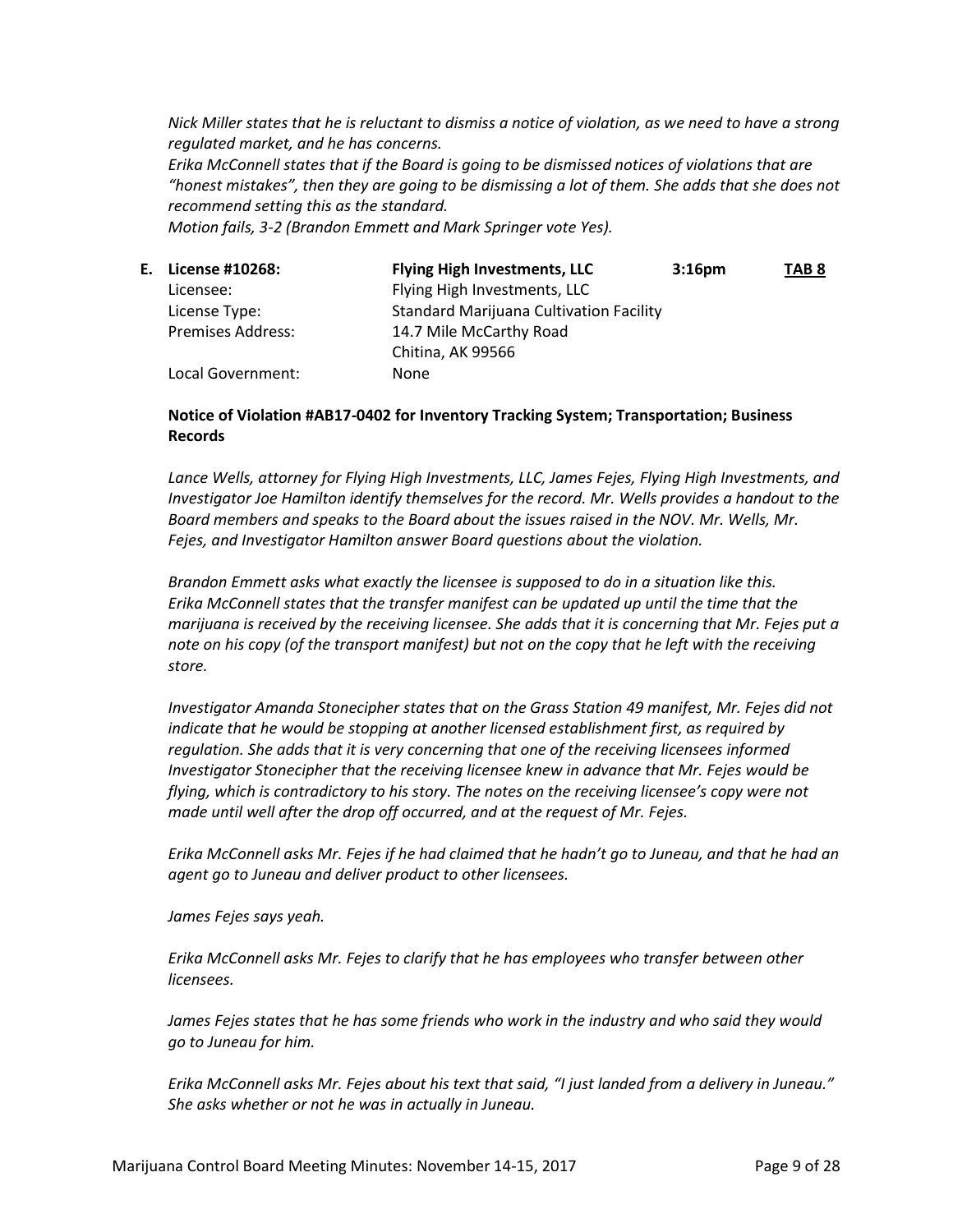*James Fejes states that he was not, that he wanted to make it seem like he was the guy to go to and super busy, and not just in Anchorage with his friends. He adds that he guesses he should have done the travel manifest a teeny bit differently on that one to say that he stopped in Chena, but that it was just a short stop.*

*Erika McConnell states that if Mr. Fejes is consciously texting things to other licensees that aren't the truth, then it's hard to understand how we can understand what the truth is.*

*James Fejes answers Board questions about the travel and manifests.*

*No action.*

| Œ |    | <b>RECESS</b>                                                      |                                                                                                                                                  | 4:07pm             |       |
|---|----|--------------------------------------------------------------------|--------------------------------------------------------------------------------------------------------------------------------------------------|--------------------|-------|
| Œ |    | <b>MEETING RESUMES</b>                                             |                                                                                                                                                  | 4:22 <sub>pm</sub> |       |
|   | F. | License #10268:<br>Licensee:<br>License Type:<br>Premises Address: | <b>Flying High Investments, LLC</b><br>Flying High Investments, LLC<br><b>Standard Marijuana Cultivation Facility</b><br>14.7 Mile McCarthy Road | 3:16 <sub>pm</sub> | TAB 8 |
|   |    | Local Government:                                                  | Chitina, AK 99566<br>None                                                                                                                        |                    |       |

**Notice of Violation #AB17-0402 for Inventory Tracking System; Transportation; Business Records**

*Lance Wells asks what the resolution of the Flying High Investments violation was. Peter Mlynarik states that there was no action, so the notice of violation stands.*

# **LICENSING UPDATE 4:22pm**

#### **A.** Licensing Report **TAB 9**

*Sarah Oates provides updates to the Board regarding staff workloads and hires, and transfer license applications. She asks if they Board would be interested in opening a regulation project regarding acceptable types of alarm systems.*

*The Board members agree that the record is clear enough and that a regulation project is not necessary.*

*Sarah Oates informs the Board that drafts of updated application forms can be found in Tabs 10- 15 for consideration. She recommends that the Board consider delegating to the director and staff the authority to revise and update all forms as the staff and/or Board deems necessary.*

*The Board members discuss the possibility of delegating form updates to the staff.*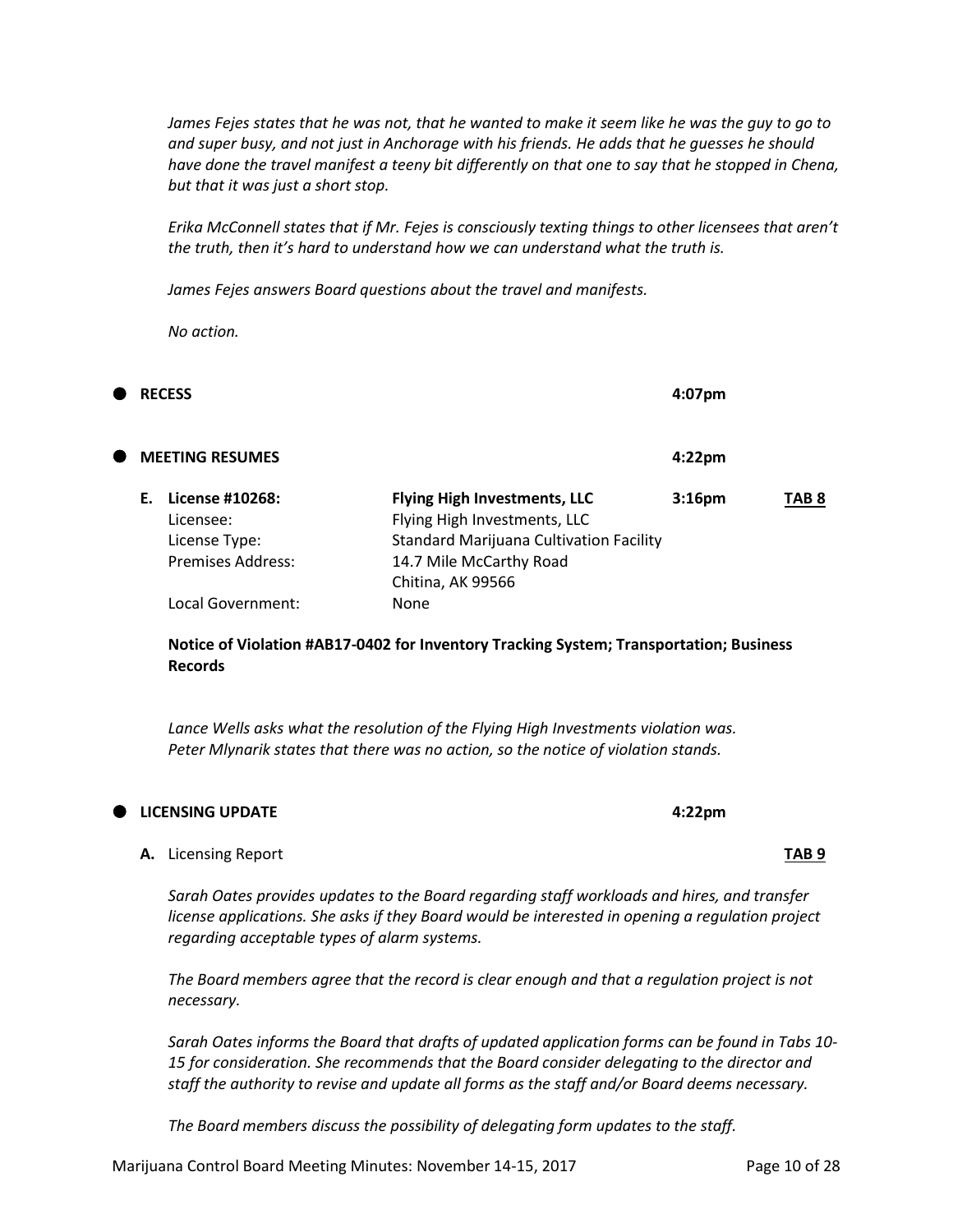#### **B. Forms Approval**

**1.** MJ-01: Marijuana Establishment Operating Plan **TAB 10**

*Mark Springer moves to approve MJ-01, Tab 10. Brandon Emmett seconds the motion.*

*Nick Miller states that section 9 is concerning to him – that applicants be required to describe their advertising and signage. He states that he would just prefer to have this section removed.*

*Sarah Oates states that the signage question (9.1) is an existing question on the current forms, so that is not a change. She adds that question 9.2 regarding advertising is an addition that would bring the forms into alignment with the regulations. She states that the original forms should have had an advertising question, as 3 AAC 306.020(c)(6) specifically states, pertaining to all marijuana establishments, that there must be a description of the proposed marijuana establishment's plans for signage and advertising. She states that an amendment to the language of that question would be fine, but that there needs to be some sort of question regarding advertising for all marijuana establishments on the form unless the Board wants to do a regulation change to remove the requirement.*

*Nick Miller moves to amend the form to bring the language in 9.2 to be more in alignment with the regulations.*

*Loren Jones moves to table the motion before the Board for Tab 10 and to table Tabs 11-15 until a telephonic meeting at the call of the Chair. Mark Springer seconds the motion.*

*Nick Miller withdraws his motion.*

*Motion to table carries unanimously.*

#### **EXECUTIVE SESSION 4:52pm**

**A. 10154: Alaska Green Glacier Gardens, LLC:** Alaska Green Cross 211 E Dimond Blvd, Unit A, Anchorage

### **Denial of license application; OAH Case No. 17-0444-MCB**

*Mark Springer moves to go back into executive session to consider the matter of Alaska Green Glacier Gardens, LLC. Brandon Emmett seconds the motion. None opposed, motion carries.*

*Mark Springer moves to leave executive session. Brandon Emmett seconds the motion.*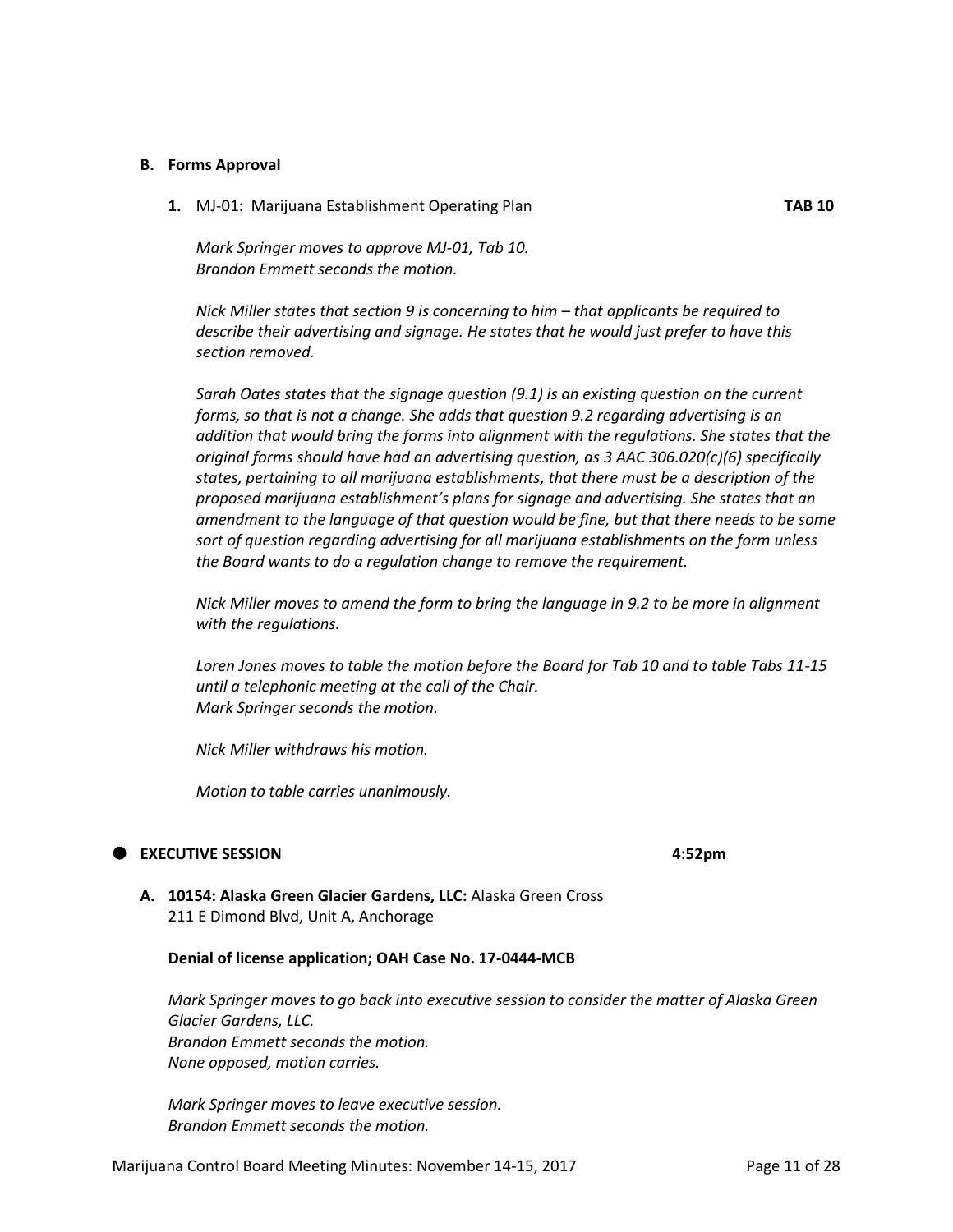*None opposed, motion carries.*

*Mark Springer moves that the Marijuana Control Board adopts this decision as final under the authority of AS 44.64.060(e)(1). Judicial review of this decision may be obtained by filing an appeal in the Alaska Superior Court in accordance with AS 44.62.560 and Alaska R. App. P. 602(a)(2) within 30 days after the date of distribution of this decision. Peter Mlynarik asks Mr. Springer to read the OAH number. Mark Springer reads OAH No. 17-0444-MCB. Brandon Emmett seconds the motion. Motion carries unanimously.*

**ADJOURN 4:55pm**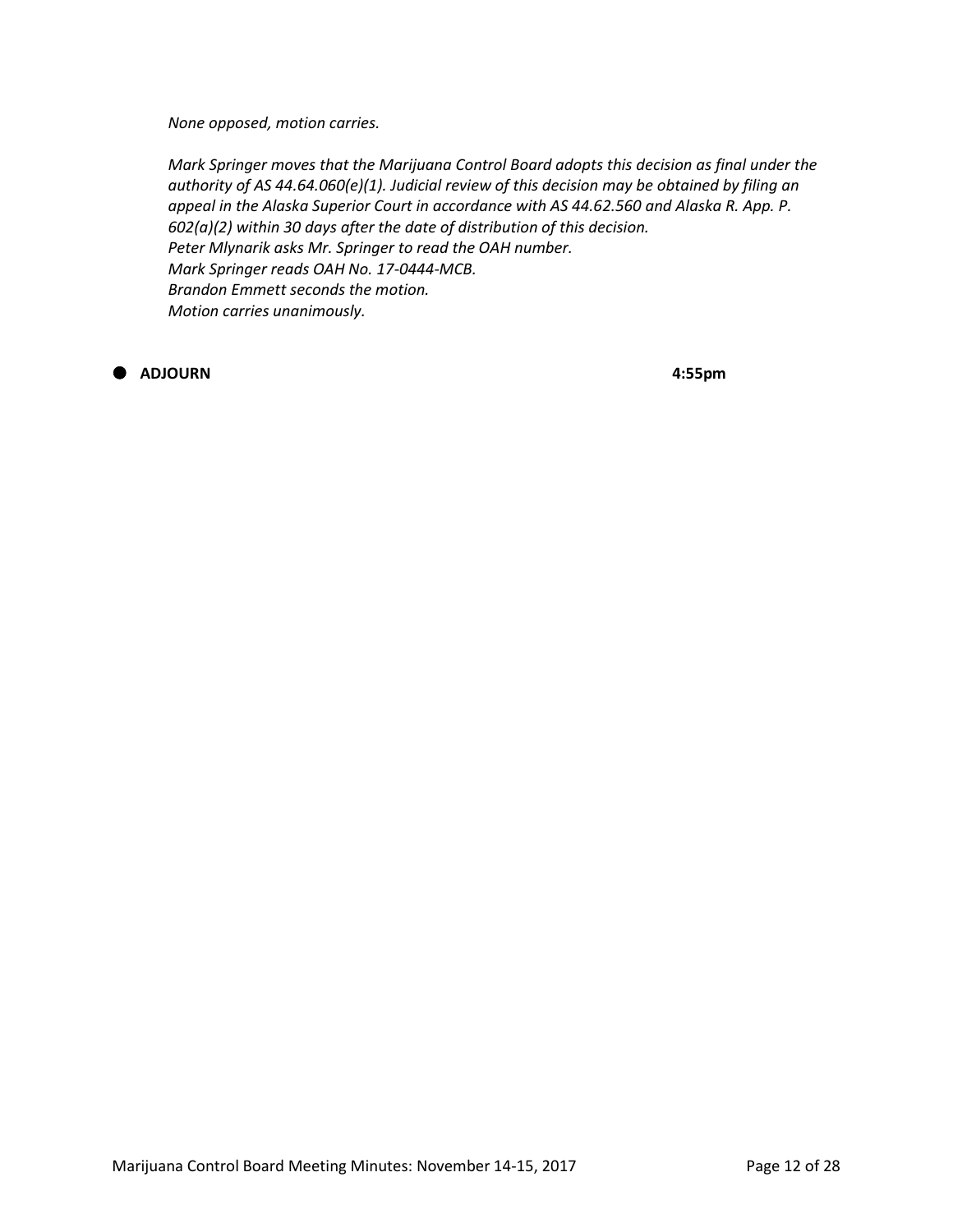**Marijuana Control Board Meeting Minutes November 15, 2017 Third Judicial District Dena'ina Center, Kahtnu #1 Meeting Room 600 West 7th Avenue Anchorage, Alaska**

# **ADMINISTRATION 10:31am**

- **A.** Call to Order
- **B.** Roll Call

#### **Board Members Present:**

Peter Mlynarik, Chair, Public Safety Member Mark Springer, Vice Chair, Rural Member Brandon Emmett, Industry Member Nick Miller, Industry Member Loren Jones, Public Health Member

#### **Staff Members Present:**

Erika McConnell, Director Sarah Oates, Program Coordinator

#### **Legal Counsel Present:**

Harriet Milks, Assistant Attorney General

# **APPLICATIONS FROM PREVIOUS MEETINGS**

#### **A. Tabled Applications**

| License #12769:           | <b>Secret Garden Cannabis</b>          | 10:32am | TAB 16                                                                                           |
|---------------------------|----------------------------------------|---------|--------------------------------------------------------------------------------------------------|
| Licensee:                 | Axion Enterprises, LLC                 |         |                                                                                                  |
| License Type:             |                                        |         |                                                                                                  |
| <b>Premises Address:</b>  | 726 E 15 <sup>th</sup> Avenue, Suite 2 |         |                                                                                                  |
|                           | Anchorage, AK 99501                    |         |                                                                                                  |
| Local Government:         | Municipality of Anchorage              |         |                                                                                                  |
| <b>For Consideration:</b> |                                        |         |                                                                                                  |
|                           | 1.                                     | meeting | Marijuana Product Manufacturing Facility<br><b>Resubmitted products tabled at September 2017</b> |

*Jana Weltzin, legal counsel, and James Thornton, applicant, identify themselves for the record, clarify that the products were tabled and not the license application itself, and answer Board questions about the products.*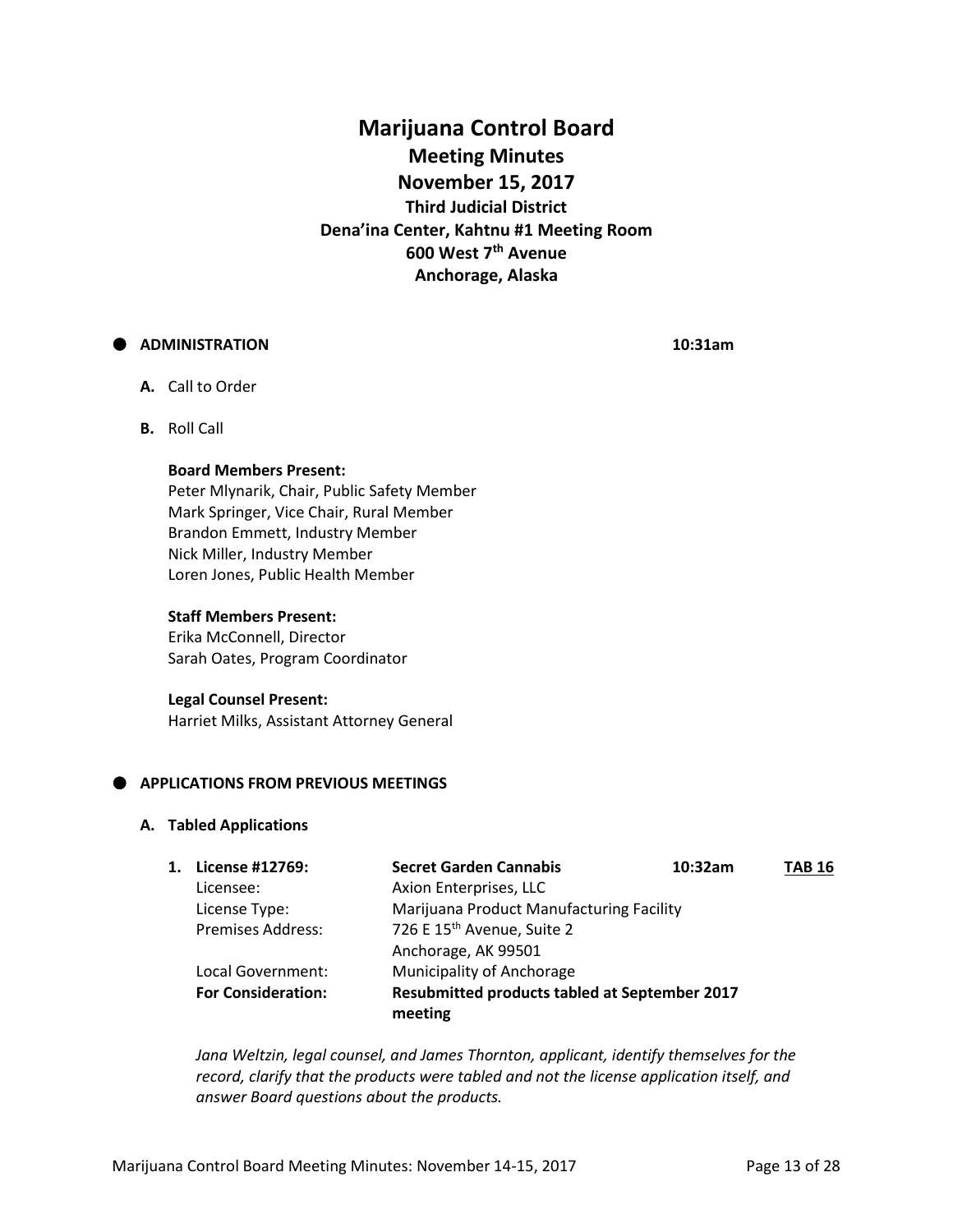*Mark Springer moves to approve the products proposed by license #12769 with delegation. Brandon Emmett seconds the motion. Mark Springer reminds the applicant that he will need to send production-line photos of the products to the AMCO office once he is operational. Peter Mlynarik states that the warnings on the labels are not verbatim. Jana Weltzin states that she will make sure that the warnings are verbatim. Mark Springer moves to approve Cotton Mouth Candy with delegation. Brandon Emmett seconds the motion. Sarah Oates reminds the Board that Mr. Springer's original motion seemed to include all products. Mark Springer amends his original motion to approve each product individually. Brandon Emmett seconds the motion. Motion carries unanimously.*

*Mark Springer moves to approve Secret Honey Sticks. Brandon Emmett seconds the motion. Motion carries unanimously.*

*Mark Springer moves to approve Pot Brownies. Brandon Emmett seconds the motion. Loren Jones states that the photo provided of the product does not have ganache topping, as indicated in the product description. Motion carries unanimously.*

*Mark Springer moves to approve Greenhouse Specials. Brandon Emmett seconds the motion. Motion carries unanimously.*

*Mark Springer moves to approve Snicker Doobies. Brandon Emmett seconds the motion. Peter Mlynarik states that the name of the product is very much like a brand name. Motion carries, 4-1 (Peter Mlynarik votes No).*

*Mark Springer moves to approve THC Truffles. Brandon Emmett seconds the motion. Mark Springer states that when someone has a multiple-component product like this, he would like to see a cutaway view and an external shot. Motion carries unanimously.*

*Mark Springer moves to approve Garden Gummies. Brandon Emmett seconds the motion. Motion carries unanimously.*

*Mark Springer moves to approve Chocolate Ganja Bar. Brandon Emmett seconds the motion. Loren Jones states that adding other ingredients like whole nuts or raspberries is going to make the product look different. Motion carries unanimously.*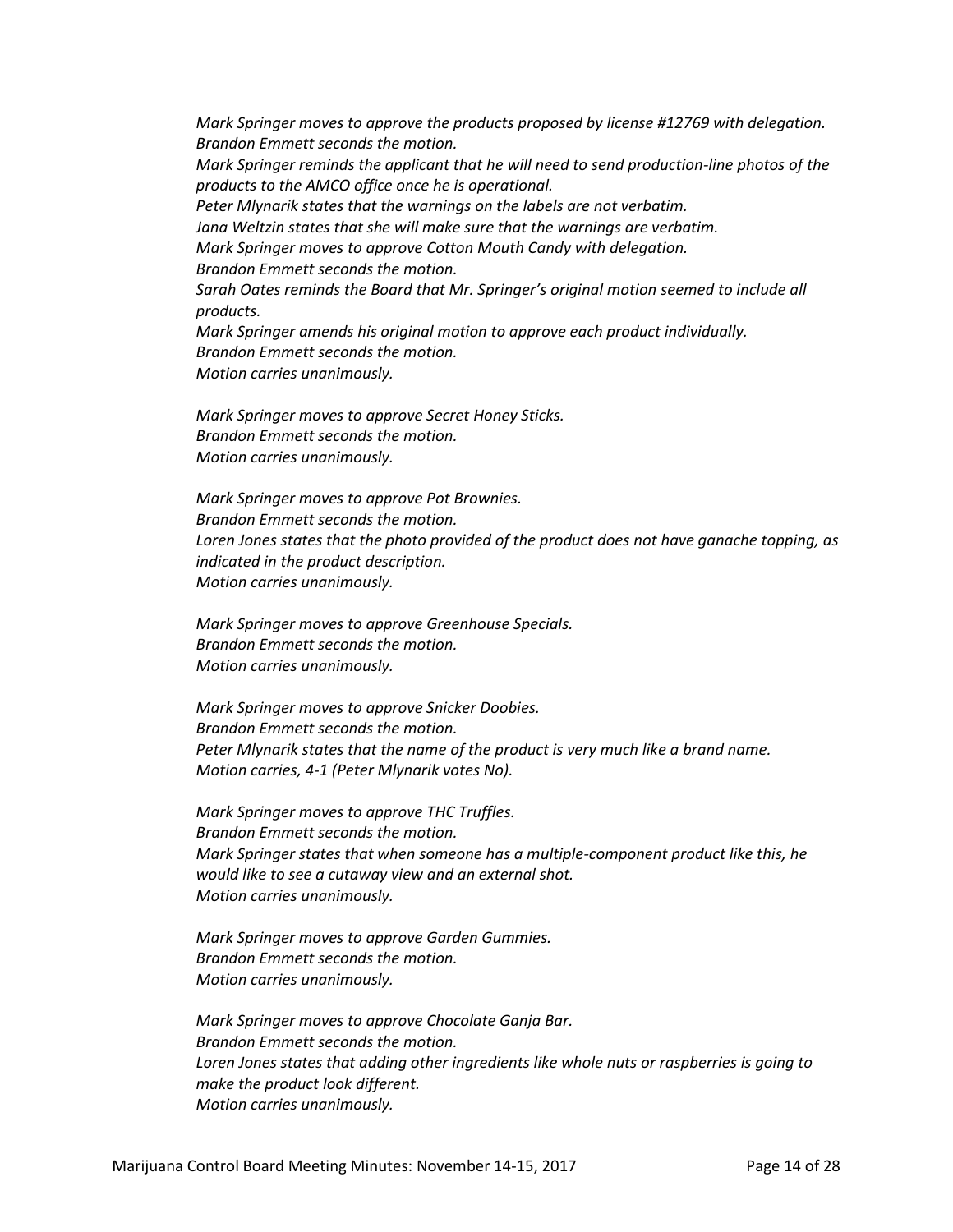*Mark Springer moves to approve Comfort Caramels. Brandon Emmett seconds the motion. Motion carries, 4-1 (Peter Mlynarik votes No).*

| 2. License #10005:        | <b>Rosie Creek Farm</b>                                                       | 11:00am | <b>TAB 17</b> |
|---------------------------|-------------------------------------------------------------------------------|---------|---------------|
| Licensee:                 | RCFC, LLC                                                                     |         |               |
| License Type:             | <b>Standard Marijuana Cultivation Facility</b>                                |         |               |
| <b>Premises Address:</b>  | 2659 Livingston Loop                                                          |         |               |
|                           | Fairbanks, AK 99709                                                           |         |               |
| Local Government:         | Fairbanks North Star Borough                                                  |         |               |
| <b>For Consideration:</b> | Operating plan change and licensed premises change<br>tabled at July meeting. |         |               |

*Mark Springer moves to approve the operating plan change and the licensed premises diagram change for license #10005 with delegation. Brandon Emmett seconds the motion. Jana Weltzin, legal counsel, and Mike Emmers, licensee, identify themselves for the record and answer Board questions.*

*Mark Springer states that he would like to include as part of the delegation that if the Board approves these changes, then a new MJ-01 and MJ-04 must be submitted showing the approved changes.*

*Jana Weltzin states that this is just for the operating plan change, as she and her client have gone back to the drawing board for the premises diagram. She states that she agrees with the director's suggestion to submit the MJ-15 without the changes associated with the MJ-14 regarding the vegetable farm.*

*Motion to approve with delegation carries unanimously. Sarah Oates states that the original motion was to approve the operating plan change and the licensed premises diagram change, and she didn't hear an amendment to the motion to remove the licensed premises diagram change from consideration. She recommends making the record clear.*

*Mark Springer moves to reconsider action on #10005. Loren Jones seconds the motion. Motion carries unanimously.*

*Mark Springer moves to approve the operating plan change for license #10005 with delegation to include the licensee submitting a new MJ-01 and MJ-04. Brandon Emmett seconds the motion. Motion carries unanimously.*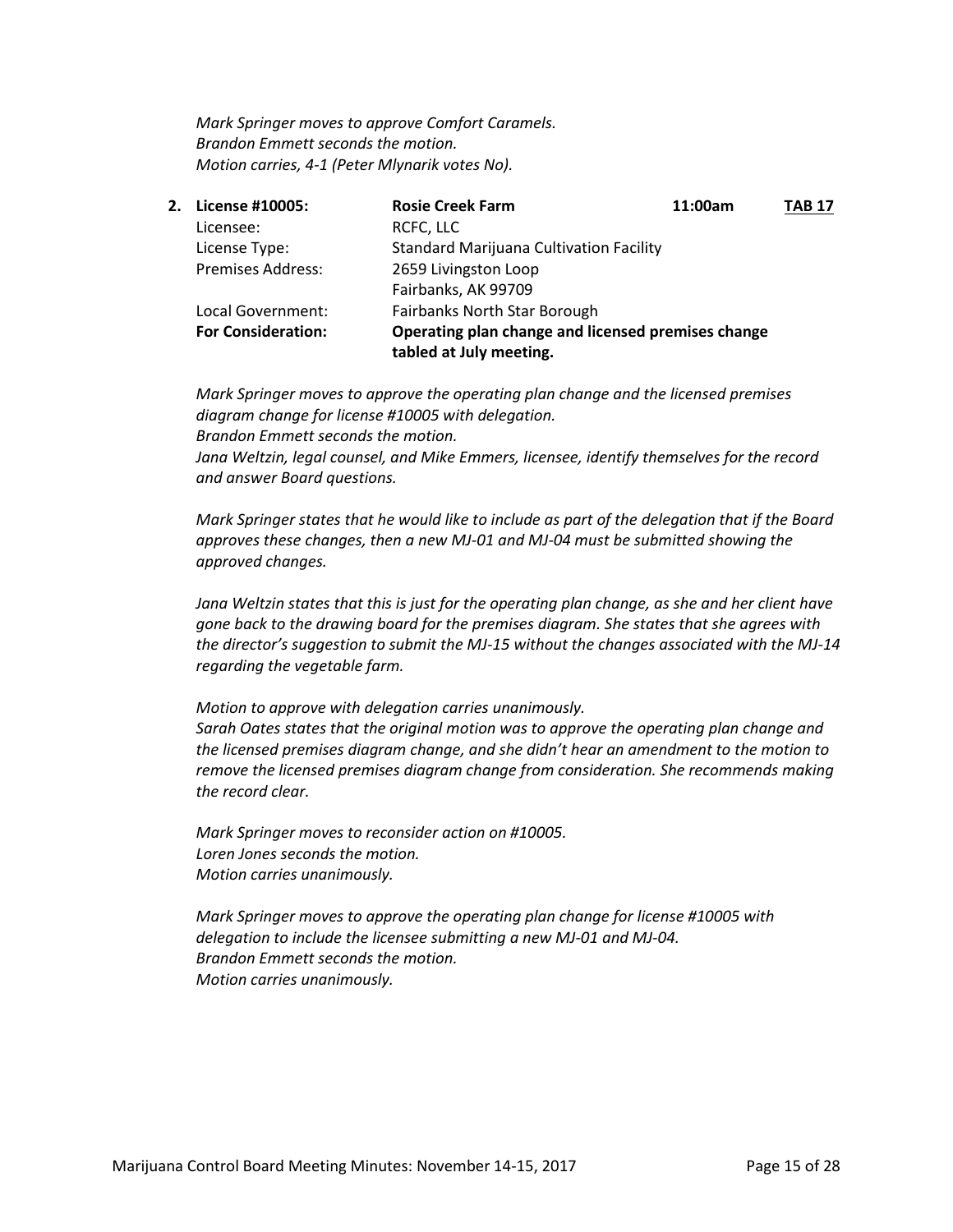| 3. License #12173:        | <b>Northern Lights Cultvation 2</b>                  | 11:06am | <b>TAB 18</b> |
|---------------------------|------------------------------------------------------|---------|---------------|
| Licensee:                 | Jesse Hoyt and Jacob G Rodriguez                     |         |               |
| License Type:             | <b>Standard Marijuana Cultivation Facility</b>       |         |               |
| <b>Premises Address:</b>  | 4705 N Tongass Highway, Apartment 1                  |         |               |
|                           | Ketchikan, AK 99901                                  |         |               |
| Local Government:         | City of Ketchikan                                    |         |               |
| <b>For Consideration:</b> | New license application tabled at September meeting. |         |               |

*Mark Springer moves to approve license #12173 Northern Lights Cultvation 2 with delegation.*

*Brandon Emmett seconds the motion.*

*Jesse Hoyt and Jake Rodriguez identify themselves for the record. Loren Jones states that the application was tabled at the September meeting because the Board had many questions, and the Board had also requested that the applicant address the concerns from the City of Ketchikan. He asks whether the applicants were instructed to address the issues, and he asks the applicants whether they addressed the City's issues. He doesn't see in the packet where those issues have been addressed.*

*Erika McConnell states that the staff has included everything that the applicant has given staff.*

*Jake Rodriguez states that they needed to get a building permit, and that they did that. Loren Jones asks if the applicants have submitted that information to the AMCO staff. The applicants state that they did not.*

*Brandon Emmett states that looking at the floor plans, it still looks like they are very back-ofthe-napkin, so to speak. He acknowledges than an engineer can be really expensive, but that he would like to see a little more, at least on graph paper and with more detail so the Board can understand where things actually are.*

*Erika McConnell reminds the Board that the City's protest was received too late to be considered.*

*Mark Springer asks the applicant if he has a business license with the Ketchikan Gateway Borough.*

*Jesse Hoyt states that they do.*

*Mark Springer states that they do not have a picture of the neighborhood. Peter Mlynarik states that in MJ-04, they have the square feet but no dimensions.*

*Motion to approve the license with delegation fails unanimously.*

| 4. License #13487:        | <b>The Connoisseur</b>                         | 11:16am | <b>TAB 19</b> |
|---------------------------|------------------------------------------------|---------|---------------|
| Licensee:                 | The Connoisseur, LLC                           |         |               |
| License Type:             | <b>Standard Marijuana Cultivation Facility</b> |         |               |
| <b>Premises Address:</b>  | 3200 W Top of the World Circle, Unit A         |         |               |
|                           | Wasilla, AK 99654                              |         |               |
| Local Government:         | Matanuska-Susitna Borough                      |         |               |
| <b>For Consideration:</b> | <b>PFD Residency Ruling Appeal</b>             |         |               |

*Mark Springer moves to approve license #13487 The Connoisseur with delegation. Brandon Emmett seconds the motion.*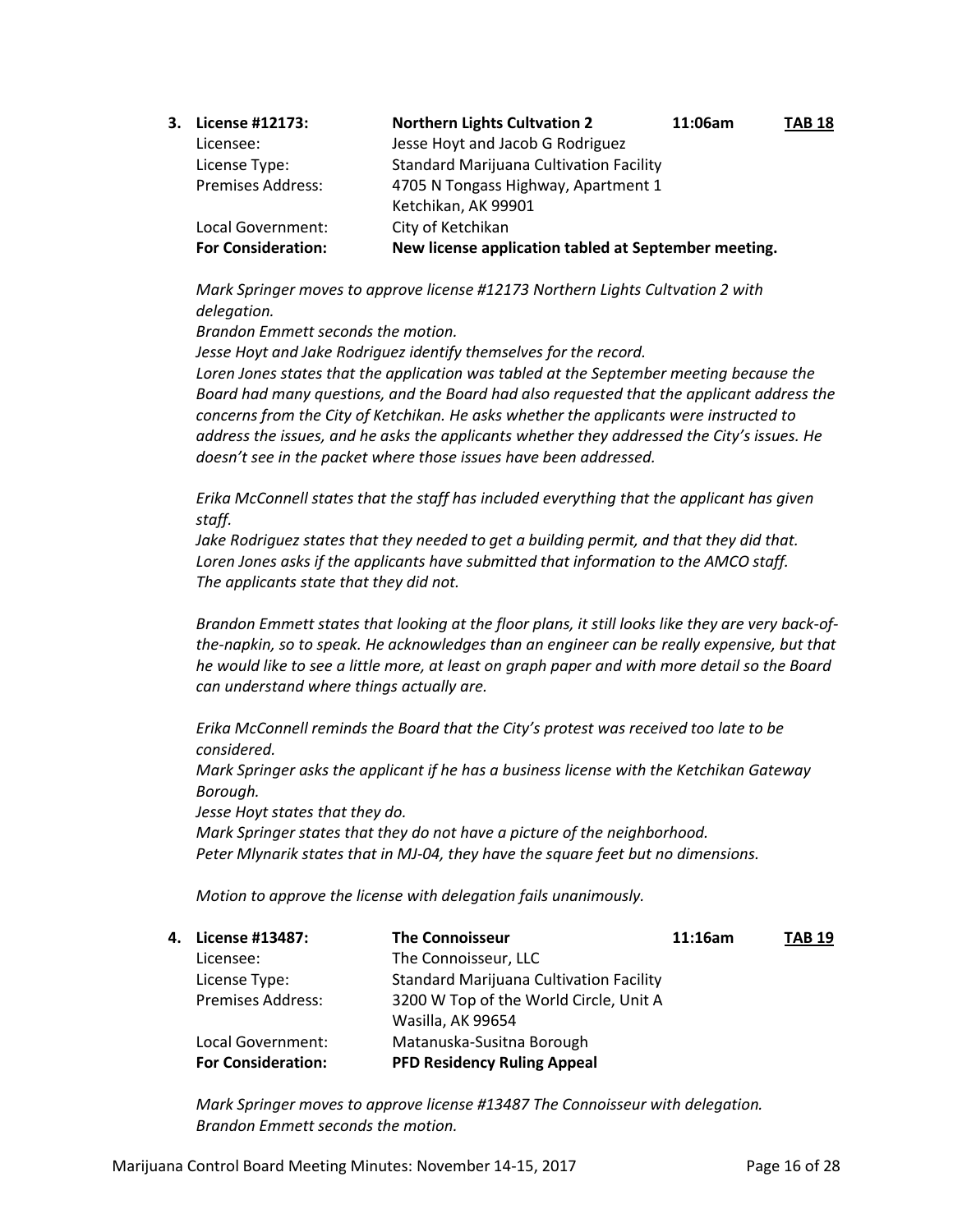*Mathew Chambers, applicant, identifies himself for the record and answers Board questions about his application. Mark Springer states that the delegation will include approval from the Mat-Su Borough. Motion carries unanimously.* 

# **B. Tabled Hander Course Provider Applications**

**1. MHCP 022: Alaska Marijuana Handler Certification 11:22am TAB 20** Applicant: Cannabis Integration/Evan Erickson

*Mark Springer moves to approve Alaska Marijuana Handler Certification MHCP 022 with delegation. No second. Brandon Emmett and Nick Miller recuse themselves from discussion and voting.*

*Mark Springer moves to table MHCP 022 until the next meeting. Peter Mlynarik seconds the motion. Loren Jones states that he's a no vote on tabling, as this is the second time this has come back.*

*Mark Springer withdraws his motion to table.*

*Motion to approve fails unanimously (3-0, Brandon Emmett and Nick Miller recused).* 

# **BOARD CONSIDERATION**

#### **A. CannTest (#10009) Report 11:24am**

*Brandon Emmett and Nick Miller rejoin the meeting. Jonathan Rupp and Mark Malagodi, CannTest, identify themselves for the record and provide the Board with an update about their operations and procedures.*

| <b>B.</b> License #12830: | <b>Arcticanna</b>                               | 11:30pm | <b>TAB 21</b> |
|---------------------------|-------------------------------------------------|---------|---------------|
| Licensee:                 | Nadia Ispas                                     |         |               |
| License Type:             | Limited Marijuana Cultivation Facility          |         |               |
| <b>Premises Address:</b>  | 756 Davenny Drive                               |         |               |
|                           | Fairbanks, AK 99712                             |         |               |
| Local Government:         | <b>Fairbanks North Star Borough</b>             |         |               |
| <b>For Consideration:</b> | Licensed premises/restricted access area issues |         |               |

*Mark Springer moves to approve license application #12830 Arcticanna with delegation. Brandon Emmett seconds the motion.*

*Nadia Ispas, applicant, identifies herself for the record. The Board members, staff, and applicant discuss the fact that the premises diagram indicates that the entire licensed premises is not a restricted access area and is, essentially, a noncontiguous premises. The Board members discuss the possibility of tabling the application to have the applicant choose one of the two areas to be the licensed premises.*

*Nadia Ispas asks if it would be okay if she made the entire premises a restricted access area.*

Marijuana Control Board Meeting Minutes: November 14-15, 2017 Page 17 of 28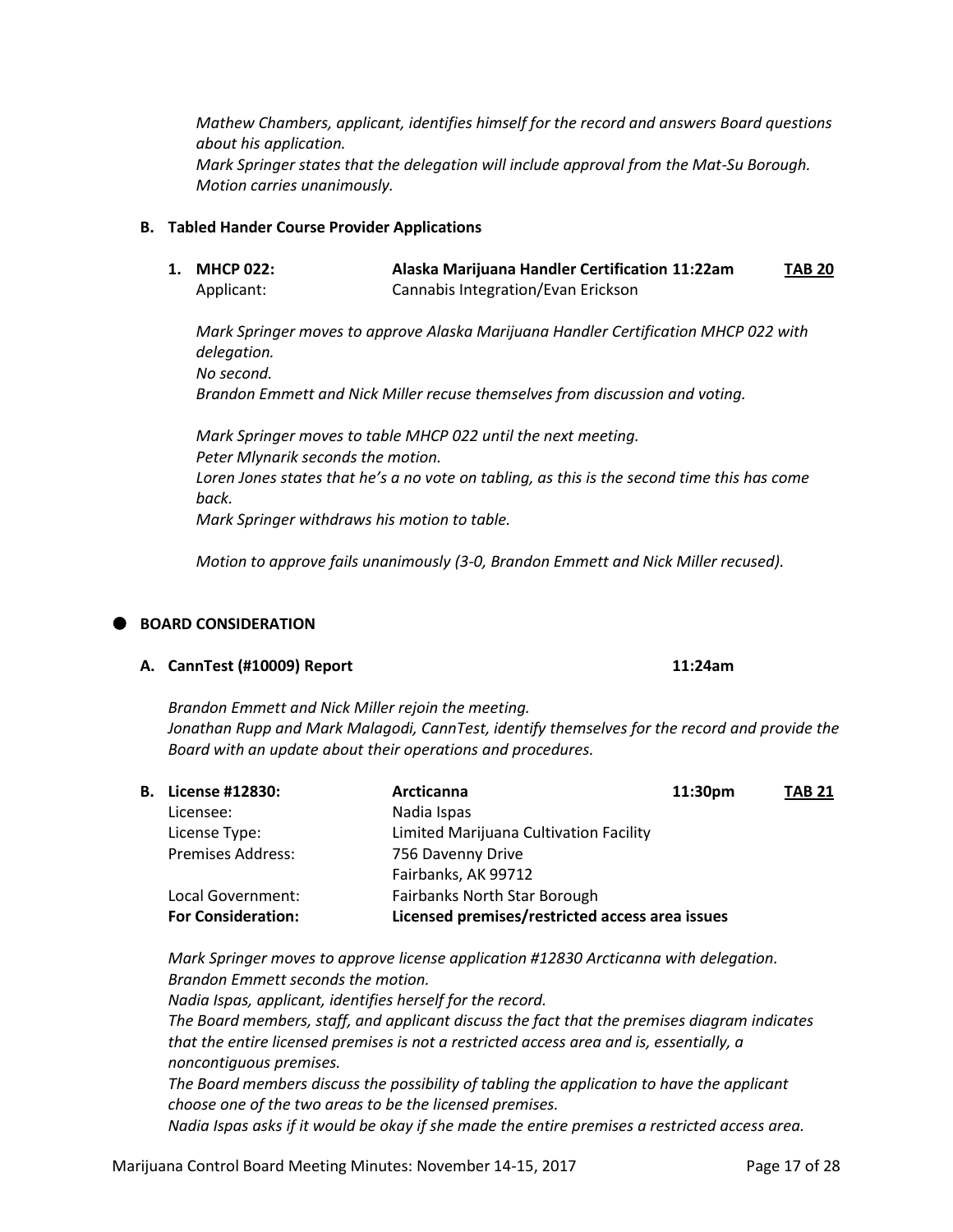*Brandon Emmett moves to table. Mark Springer seconds the motion. Brandon Emmett states that this would give the applicant some time to navigate the issues and determine solutions, rather than denying the application outright. Mark Springer echoes that the issue of the two noncontiguous separate spaces is problematic. Peter Mlynarik adds that the lease only says that it's for the two rooms, and not for the whole house.*

*Motion to table carries unanimously.*

| C. | License #13249:           | <b>X-Tracted Laboratories</b>               | 11:51am | <b>TAB 22</b> |
|----|---------------------------|---------------------------------------------|---------|---------------|
|    | Licensee:                 | Royal Mountain Extracts, LLC                |         |               |
|    | License Type:             | Marijuana Product Manufacturing Facility    |         |               |
|    | <b>Premises Address:</b>  | 38957 S Commercial Drive                    |         |               |
|    |                           | Talkeetna, AK 99676                         |         |               |
|    | Local Government:         | Matanuska-Susitna Borough                   |         |               |
|    | <b>For Consideration:</b> | Concerns related to percentage-based lease; |         |               |
|    |                           | <b>Objections received</b>                  |         |               |

*Mark Springer moves to approve application #13249 X-Tracted Laboratories with delegation. Brandon Emmett seconds the motion.*

*Jana Weltzin, personal counsel for Joe and Dan, Harry Carowin with Eagle River Professional Tax Services (for the lease issues), and licensees Joe McAneney and Dan Nelson identify themselves for the record. Jana Weltzin clarifies that Mr. Carowin is also an attorney but isn't licensed in Alaska.*

*Jana Weltzin states that Harry has prepared an amendment to the lease, and that the landlords are becoming residents in January 2018.*

*Harry Carowin explains the reasoning for the percentage-based lease, and talks to the Board about existing regulations and the Administrative Procedure Act. He states that his clients have prepared and addendum to switch to a flat monthly rent until the landlords qualify as residents and are eligible to be licensees.*

*Mark Springer asks if the current applicants are acting as placeholders. Jana Weltzin states that the applicants and landlords will eventually be partners together, and that the original lease was attempting to memorialize that. She adds that when the time comes that the landlord qualify as licensees, the Board will be seeing transfer paperwork to add them.*

*Nick Miller asks what the percentages of ownership will be at the time of the conversion rights. Harry Carowin states that at the time of the conversion rights, then (the landlords) would be entitled to an 80% profits interest in Royal Mountain Extracts. Jana Weltzin states that Sam and Christina would each hold 40%.*

*Harry Carowin states that there is no restriction in the regulations to what percentage of profits interest is permissible. He adds that the landlords have made substantial capital investments. He states that the landlords are Alaska residents.*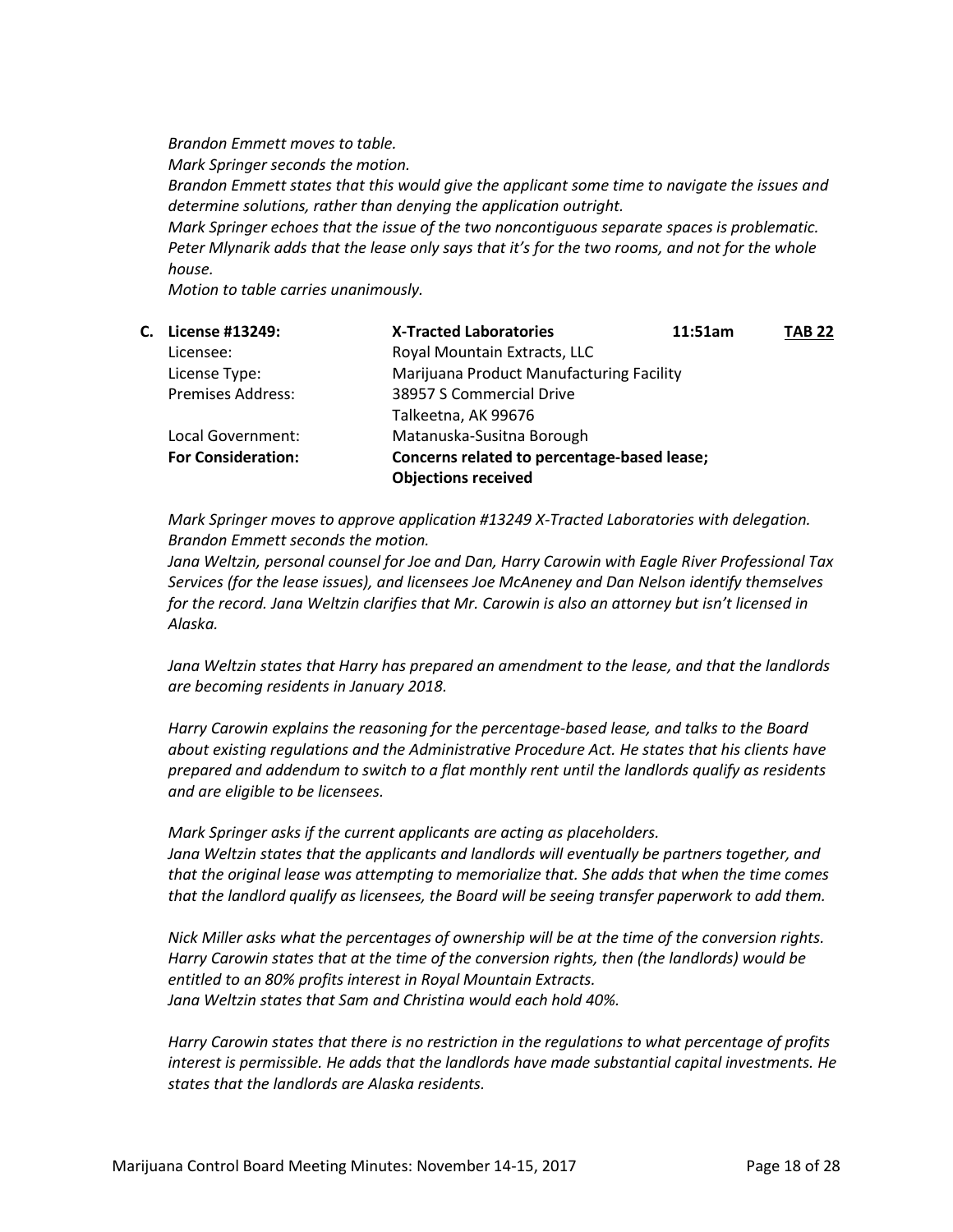*Nick Miller states that he understands the lease portion, but that if he were to be a landlord for a restaurant, invest money into the buildout for the restaurant, and receive a percentage of the profits as rent, there would not be a later conversion to make him an owner of a restaurant at a later time. He adds that he is concerned about the appearance, and it appears that the Board is setting up individuals who do not currently qualify for a license to move into a license when they make the dates.*

*Harry Carowin states that this would not happen unless and until they meet the requirements of the Board and file a transfer of controlling interest.*

*Harriet Milks states that these individuals are not now residents of the state of Alaska under (the Board's) rules, and that they might never. She adds that what they have here is a lease where the landlord would receive 80% of the business, and that whether the Board would want to allow that would be policy call. She states that the Board has made it very clear that it wants to know who grows, manufactures, and sells marijuana in state, and it's a policy decision for the Board if it wants to allow for 80% of a business to be run by people who don't now qualify for residency.*

*Harry Carowin states that there is no requirement that a landlord be an Alaska resident to receive a profits interest in a lease. He reminds the Board that there is an addendum which makes the rent a flat rate and does not include a profits interest.*

*Peter Mlynarik states that the main question is who control these licenses, and that the current rules are that Alaskans control them.*

*Harriet Milk requests that the applicants provide clarification regarding the packing of their products that shows that they are made in other states.*

*Joe McAneney states that they are purchasing packaging from the companies and will change the name to say Alaska.*

*Jana Weltzin states that no profits will be transferred to Sam and Christina until they are sitting here in front of the Board with a transfer application, and the Board says they are approved.*

*Loren Jones states that the statement does not appease his concerns, as the Board is being asked to approve a license as a placeholder for people who do not qualify for a license today.*

*Brandon Emmett states that the optics here are really bad, as there's an 80% interest held by people who are not Alaska residents, and then all of the products are those of a Seattle company. He adds that it looks like they are just trying to bring a business up from another state.*

*Joe McAneney states that they are just licensing intellectual property from other people – the packaging and methods. The products themselves will be made in Alaska. Joe McAneney stated that the reason why all of this is spelled out is to try to provide transparency to the Board.*

*Christina Tersine identifies herself for the record and states that she is from Wisconsin. She adds that she has no affiliation with Refine Seattle.*

*The Board members agree to take a lunch break before receiving public comment on this application.*

Marijuana Control Board Meeting Minutes: November 14-15, 2017 Page 19 of 28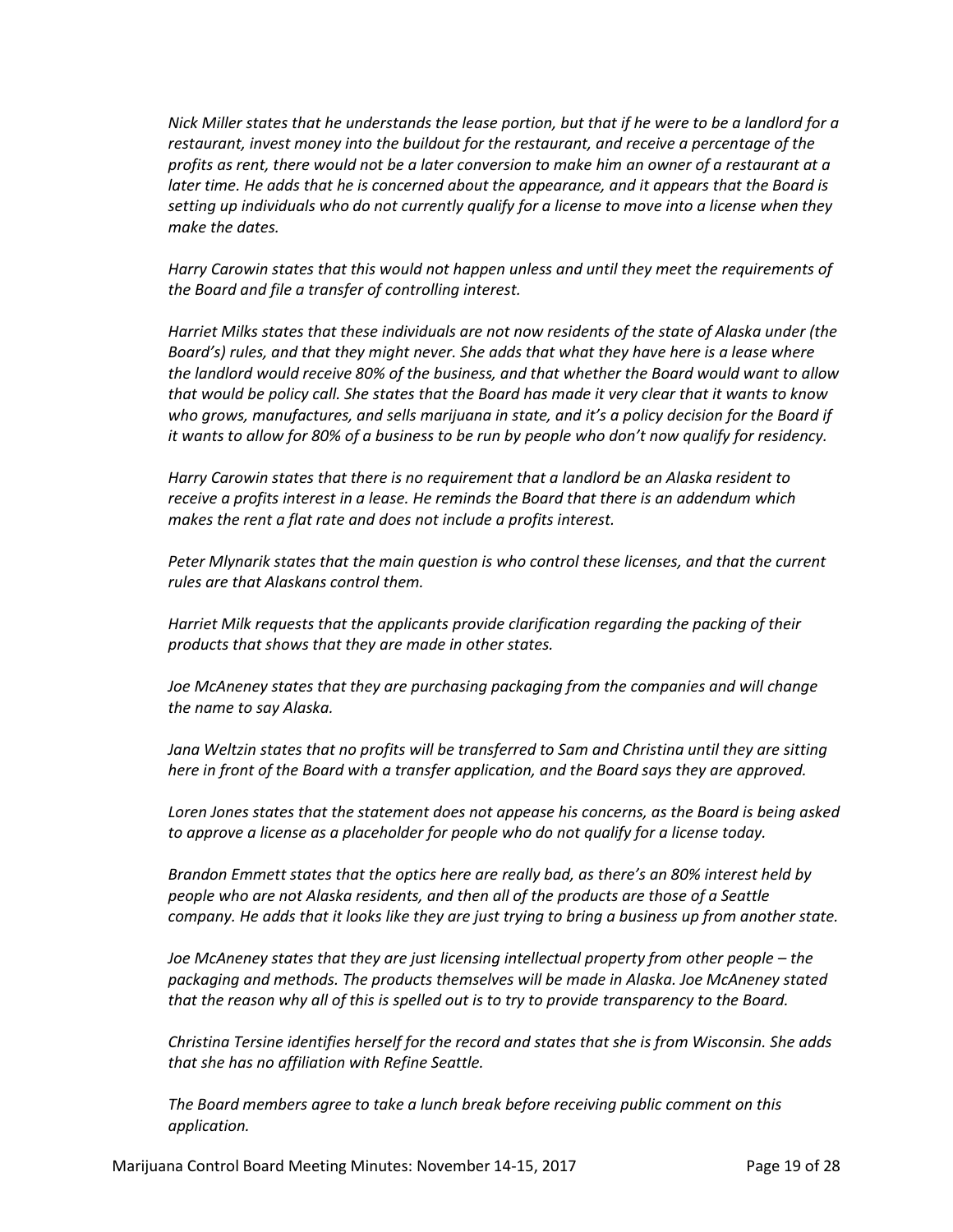| $\bullet$ | <b>LUNCH</b>              |                                             | 12:30pm            |               |
|-----------|---------------------------|---------------------------------------------|--------------------|---------------|
| Œ         | <b>MEETING RESUMES</b>    |                                             | 1:33 <sub>pm</sub> |               |
|           | License #13249:           | <b>X-Tracted Laboratories</b>               | 11:51am            | <b>TAB 22</b> |
|           | Licensee:                 | Royal Mountain Extracts, LLC                |                    |               |
|           | License Type:             | Marijuana Product Manufacturing Facility    |                    |               |
|           | Premises Address:         | 38957 S Commercial Drive                    |                    |               |
|           |                           | Talkeetna, AK 99676                         |                    |               |
|           | Local Government:         | Matanuska-Susitna Borough                   |                    |               |
|           | <b>For Consideration:</b> | Concerns related to percentage-based lease; |                    |               |
|           |                           | <b>Objections received</b>                  |                    |               |

*Joe McAneney, licensee, requests to have the application tabled until the January meeting in order to resolve the Board's concerns about licensee ownership. Brandon Emmett moves to table the application until the January meeting. Mark Springer seconds the motion.*

| D. License #13329:        | <b>R.C.H. Cultivation</b>                      | 1:36 <sub>pm</sub> | <b>TAB 23</b> |
|---------------------------|------------------------------------------------|--------------------|---------------|
| Licensee:                 | Charles R Hnilicka III and Ryan A Hallsten     |                    |               |
| License Type:             | <b>Standard Marijuana Cultivation Facility</b> |                    |               |
| <b>Premises Address:</b>  | 2745 Hanson Road, Unit A                       |                    |               |
|                           | Fairbanks, AK 99709-3940                       |                    |               |
| Local Government:         | City of Fairbanks                              |                    |               |
| <b>For Consideration:</b> | <b>PFD Residency Ruling Appeal</b>             |                    |               |

*Mark Springer moves to table application 13329 R.C.H. Cultivation until the PFD issue is resolved. Brandon Emmett seconds the motion. Motion carries unanimously.*

| E., | License #13663:           | <b>Arctic Farm, LLC</b>                    | 1:37 <sub>pm</sub> | <b>TAB 24</b> |
|-----|---------------------------|--------------------------------------------|--------------------|---------------|
|     | Licensee:                 | Arctic Farm, LLC                           |                    |               |
|     | License Type:             | Limited Marijuana Cultivation Facility     |                    |               |
|     | <b>Premises Address:</b>  | 2967 Rex Street                            |                    |               |
|     |                           | Houston, AK 99694                          |                    |               |
|     | Local Government:         | City of Houston                            |                    |               |
|     | <b>For Consideration:</b> | Concerns related to percentage-based lease |                    |               |

*Mark Springer moves to approve license 13663 Arctic Farm with delegation. Brandon Emmett seconds the motion. Jonathan Cortez and Cameron Rollins, applicants, identify themselves for the record, address the staff and Board's concerns about the percentage-based lease, and answer Board questions. Motion carries, 3-2 (Loren Jones and Peter Mlynarik vote No).*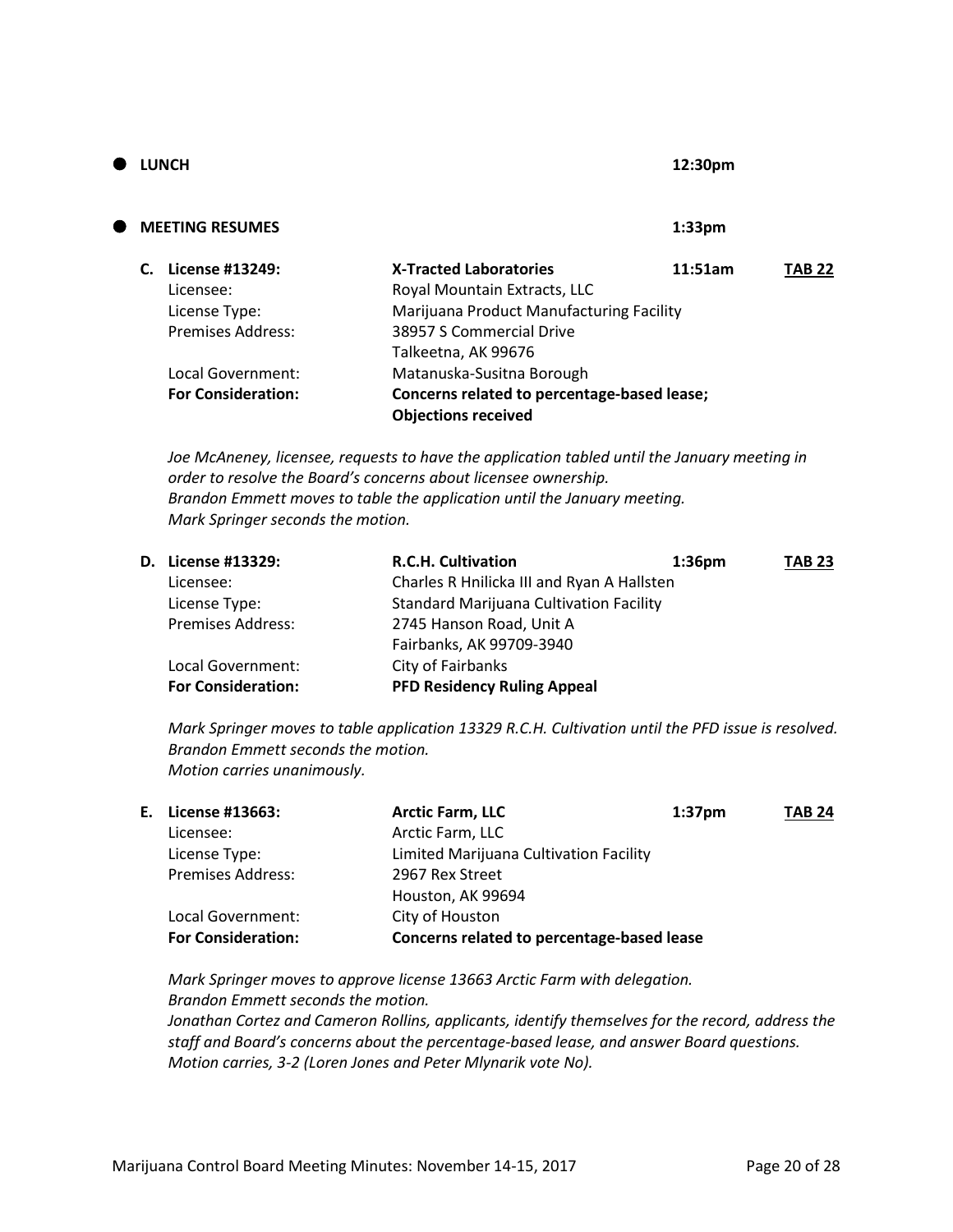#### **OPERATING PLAN CHANGES**

| <b>A. License #10009:</b> | CannTest, LLC                     | 1:53 <sub>pm</sub> | <b>TAB 25</b> |
|---------------------------|-----------------------------------|--------------------|---------------|
| Licensee:                 | CannTest, LLC                     |                    |               |
| License Type:             | <b>Marijuana Testing Facility</b> |                    |               |
| <b>Premises Address:</b>  | 620 E Whitney Road, Suite B       |                    |               |
|                           | Anchorage, AK 99501               |                    |               |
| Local Government:         | Municipality of Anchorage         |                    |               |

*Mark Springer moves to approve the operating plan changes for license #10009 CannTest with delegation.*

*Brandon Emmett seconds the motion.*

*Mark Springer adds to the requirement that the licensee complete a new MJ-01 to the satisfaction of the director.*

*Jonathan Rupp, licensee, identifies himself for the record and answers Board questions. Motion carries unanimously.*

| <b>B.</b> License #10080: | <b>Dream Green Farms</b>                       | $1:55$ pm | <b>TAB 26</b> |
|---------------------------|------------------------------------------------|-----------|---------------|
| Licensee:                 | DGF Enterprises, Inc.                          |           |               |
| License Type:             | <b>Standard Marijuana Cultivation Facility</b> |           |               |
| <b>Premises Address:</b>  | 2939 Porcupine Drive                           |           |               |
|                           | Anchorage, AK 99501-3118                       |           |               |
| Local Government:         | <b>Municipality of Anchorage</b>               |           |               |
|                           |                                                |           |               |

*Mark Springer moves to approve the operating plan changes for license #10080 Dream Green Farms with delegation.*

*Brandon Emmett seconds the motion.*

*Jana Weltzin, legal counsel, and Ken Knight, applicant, identify themselves for the record. Motion carries unanimously.*

| C. License #10082:       | <b>Einstein Labs</b>                     | $1:57$ pm | <b>TAB 27</b> |
|--------------------------|------------------------------------------|-----------|---------------|
| Licensee:                | Einstein Enterprises, Inc.               |           |               |
| License Type:            | Marijuana Product Manufacturing Facility |           |               |
| <b>Premises Address:</b> | 2939 Porcupine Drive, Suite B            |           |               |
|                          | Anchorage, AK 99501-3118                 |           |               |
| Local Government:        | Municipality of Anchorage                |           |               |

*Mark Springer moves to approve the operating plan changes for license #10082 Einstein Labs with delegation.*

*Brandon Emmett seconds the motion. Jana Weltzin, legal counsel, and Ken Knight, applicant, identify themselves for the record and answer Board questions about the changes. Mark Springer states that he does not consider this to be a new product needing approval. Loren Jones asks if different types of carrier oils could affect testing. Brandon Emmett states that it would not. Motion carries unanimously.*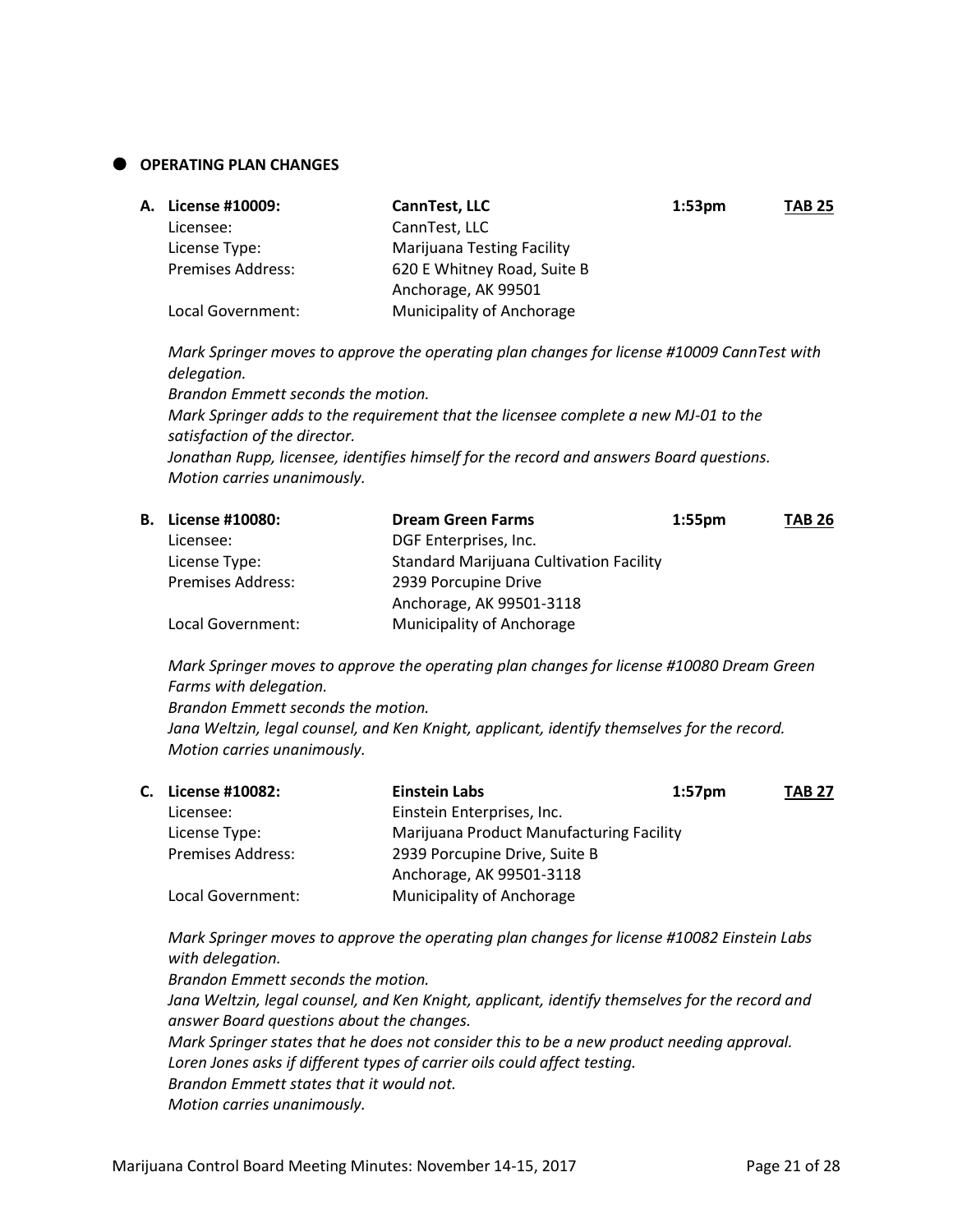*Erika McConnell informs the Board that this licensee has requested that certain pieces of his application be designated as confidential, included his entire MJ-05, as well as any future approved MJ-15s and MJ-16s. She requests that the Board consider that to be too broad, and that the licensee bring specific portions of those documents that he is requesting to be confidential for proprietary reasons.*

*Erika McConnell and Jana Weltzin explain to the Board that the procedures they have come up with include having the Board examine the documents in an executive session, and have the Board determine whether it's in the public interest to have them be public, or whether they should be kept confidential.*

*The Board members state and nod that they agree with these procedures.*

| <b>D.</b> License #10293: | <b>AK Fuzzy Budz</b>                           | $2:07$ pm | <b>TAB 28</b> |
|---------------------------|------------------------------------------------|-----------|---------------|
| Licensee:                 | AKGLD, LLC                                     |           |               |
| License Type:             | <b>Standard Marijuana Cultivation Facility</b> |           |               |
| <b>Premises Address:</b>  | 2612 Eagle Street                              |           |               |
|                           | Anchorage, AK 99503                            |           |               |
| Local Government:         | Municipality of Anchorage                      |           |               |

*Mark Springer moves to approve the operating plan changes for license #10293 Alaska Fuzzy Budz with delegation. Brandon Emmett seconds the motion. Rich Beezley, employee, and James Millhouse, licensee, identify themselves for the record and answer Board questions.*

|                          | R.C. Tinderbox, LLC       | 2:10 <sub>pm</sub> | <b>TAB 29</b>                                |
|--------------------------|---------------------------|--------------------|----------------------------------------------|
| Licensee:                | R.C. Tinderbox, LLC       |                    |                                              |
| License Type:            |                           |                    |                                              |
| <b>Premises Address:</b> | 7801 King Street          |                    |                                              |
|                          | Anchorage, AK 99518       |                    |                                              |
| Local Government:        | Municipality of Anchorage |                    |                                              |
|                          | E. License #10301:        |                    | Marijuana Concentrate Manufacturing Facility |

*Mark Springer moves to approve the operating plan changes for license #10301 R.C. Tinderbox with delegation.*

*Brandon Emmett seconds the motion. Nick Miller recuses himself from discussion and voting. Jana Weltzin, legal counsel, and Chris Euscher, licensee, identify themselves for the record and answer Board questions. Motion carries unanimously.*

| <b>F.</b> License #10828: | <b>Glacier Extracts</b>                  | 2:12 <sub>pm</sub> | <b>TAB 30</b> |
|---------------------------|------------------------------------------|--------------------|---------------|
| Licensee:                 | <b>Glacier Extracts, LLC</b>             |                    |               |
| License Type:             | Marijuana Product Manufacturing Facility |                    |               |
| <b>Premises Address:</b>  | 8639 Toloff Street, Suite 3              |                    |               |
|                           | Anchorage, AK 99507                      |                    |               |
| Local Government:         | Municipality of Anchorage                |                    |               |

*Nick Miller rejoins the meeting.*

*Mark Springer moves to approve the operating plan changes for license #10828 Glacier Extracts with delegation.*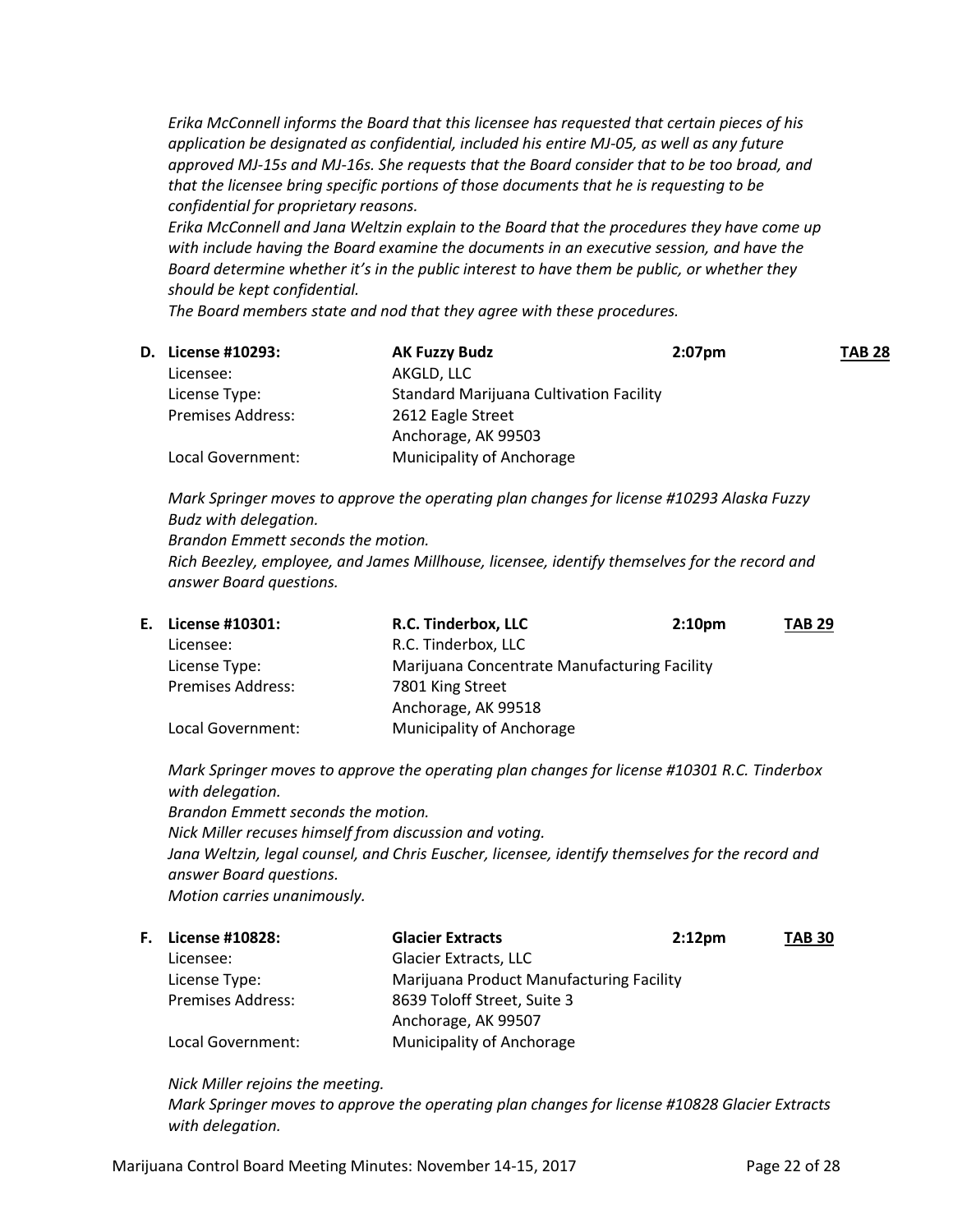*Brandon Emmett seconds the motion. Jana Weltzin, legal counsel, and Dr. (Matthew) Peterson identify themselves for the record and answer Board questions. Motion carries unanimously.*

## **NEW MARIJUANA PRODUCTS**

| A. License #10271:       | <b>Top Hat Concentrates, LLC</b>         | 2:16 <sub>pm</sub> | <b>TAB 31</b> |
|--------------------------|------------------------------------------|--------------------|---------------|
| Licensee:                | Top Hat Concentrates, LLC                |                    |               |
| License Type:            | Marijuana Product Manufacturing Facility |                    |               |
| <b>Premises Address:</b> | 2315 Industrial Boulevard, Suite B       |                    |               |
|                          | Juneau, AK 99801                         |                    |               |
| Local Government:        | City and Borough of Juneau               |                    |               |

*Mark Springer moves to approve the products for license #10271 Top Hat Concentrates, LLC with delegation. Brandon Emmett and Nick Miller recuse themselves from discussion and voting. Loren Jones seconds the motion. John Nemeth identifies himself for the record and answers Board questions. Motion carries unanimously.*

| <b>B.</b> License #10301: | R.C. Tinderbox, LLC                          | 2:20 <sub>pm</sub> | <b>TAB 32</b> |
|---------------------------|----------------------------------------------|--------------------|---------------|
| Licensee:                 | R.C. Tinderbox, LLC                          |                    |               |
| License Type:             | Marijuana Concentrate Manufacturing Facility |                    |               |
| <b>Premises Address:</b>  | 7801 King Street                             |                    |               |
|                           | Anchorage, AK 99518                          |                    |               |
| Local Government:         | <b>Municipality of Anchorage</b>             |                    |               |

*Brandon Emmett rejoins the meeting (Nick Miller remains recused). Mark Springer moves to approve the new products for license #10301 R.C. Tinderbox with delegation.*

*Brandon Emmett seconds the motion.*

*Harriet Milks asks the Board members to state for the record why they will be recusing themselves.*

*Brandon Emmett states that he will be recusing himself from any discussion and voting on an application or item coming from a director of the Alaska Marijuana Industry Association. Nick Miller states that he will be recusing himself from any discussion and voting on an application or item coming from a director of the Alaska Marijuana Industry Association or Anchorage Cannabis Business Association.*

*Jana Weltzin, legal counsel, Chris Euscher, licensee, and an (inaudible) employee, identify themselves for the record and answer Board questions. Motion carries unanimously.*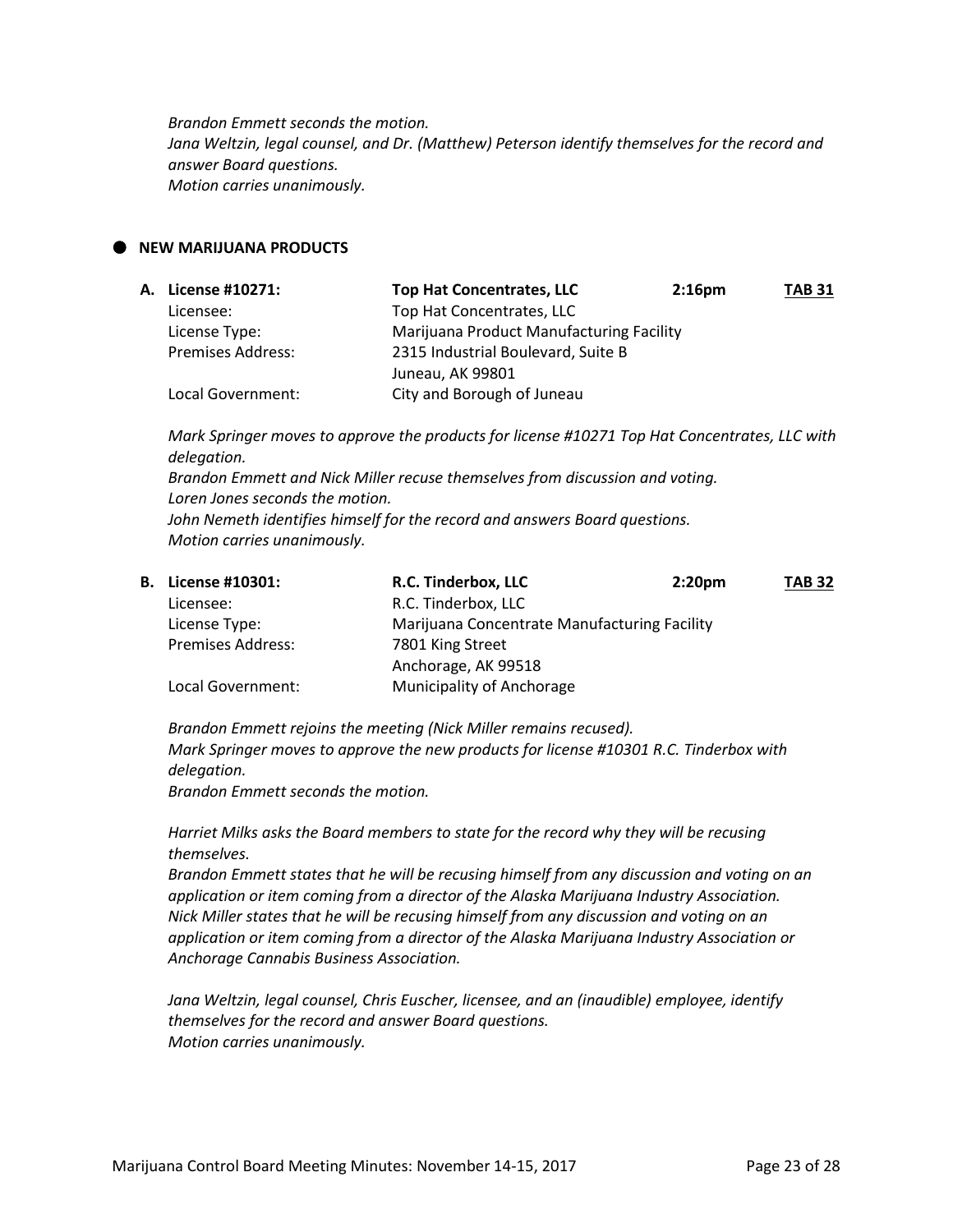**NEW STANDARD MARIJUANA CULTIVATION FACILITY APPLICATIONS**

|                          | <b>AKO Farms, LLC</b>     | $2:29$ pm | <b>TAB 33</b> |
|--------------------------|---------------------------|-----------|---------------|
| Licensee:                | AKO Farms, LLC            |           |               |
| <b>Premises Address:</b> | 1210 Beardsley            |           |               |
|                          | Sitka. AK 99835           |           |               |
| Local Government:        | City and Borough of Sitka |           |               |
|                          | A. License #12253:        |           |               |

*Nick Miller rejoins the meeting. Mark Springer moves to approve license 12253 AKO Farms with delegation. Brandon Emmett seconds the motion. Justin Brown, applicant, identifies himself for the record and answers Board questions. Motion carries unanimously.*

| <b>B.</b> License #12461: | <b>Guest Services, LLC</b> | 2:35 <sub>pm</sub> | <b>TAB 34</b> |
|---------------------------|----------------------------|--------------------|---------------|
| Licensee:                 | Guest Services, LLC        |                    |               |
| <b>Premises Address:</b>  | 12668 & 12696 W Westen     |                    |               |
|                           | Houston, AK 99694          |                    |               |
| Local Government:         | City of Houston            |                    |               |

*Mark Springer moves to approve application 12461 Guest Services, LLC with delegation. Brandon Emmett seconds the motion. Lance Wells, legal counsel, and Jonathon Guest, applicant, identify themselves for the record and answer Board questions. Motion carries unanimously.*

| C. License #12618:        | Hempco, LLC<br>2:39 <sub>pm</sub>       | <b>TAB 35</b> |
|---------------------------|-----------------------------------------|---------------|
| Licensee:                 | Hempco, LLC                             |               |
| <b>Premises Address:</b>  | 43280 Kenai Spur Highway                |               |
|                           | Nikiski, AK 99635                       |               |
| Local Government:         | Kenai Peninsula Borough                 |               |
| <b>For Consideration:</b> | Conditions pursuant to 3 AAC 306.060(b) |               |

*Mark Springer moves to approve license 12618 Hempco, LLC with delegation and Kenai Peninsula Borough conditions.*

*Brandon Emmett seconds the motion.*

*Andy Toth, Toby Foster, and Jenny Foster, applicants, and Lance Wells, legal counsel, identify themselves for the record and answer Board questions.*

*Loren Jones points out that all members certified that they did not plan to apply for any other marijuana licenses, yet language on other documents indicates otherwise.*

*Toby Foster states that some changes have been made, and that the entire premises will be a restricted access area besides Crew A.*

*Lance Wells hands out diagrams to the Board members.*

*Loren Jones requests that the delegation include an explanation as to how movement between the areas will be monitored for security reasons.* 

*Sarah Oates states that the delegation should also include that the applicant submit a revised diagram that shows the added restricted access areas.*

*Mark Springer agrees to add that to the delegation.*

*Motion carries unanimously.*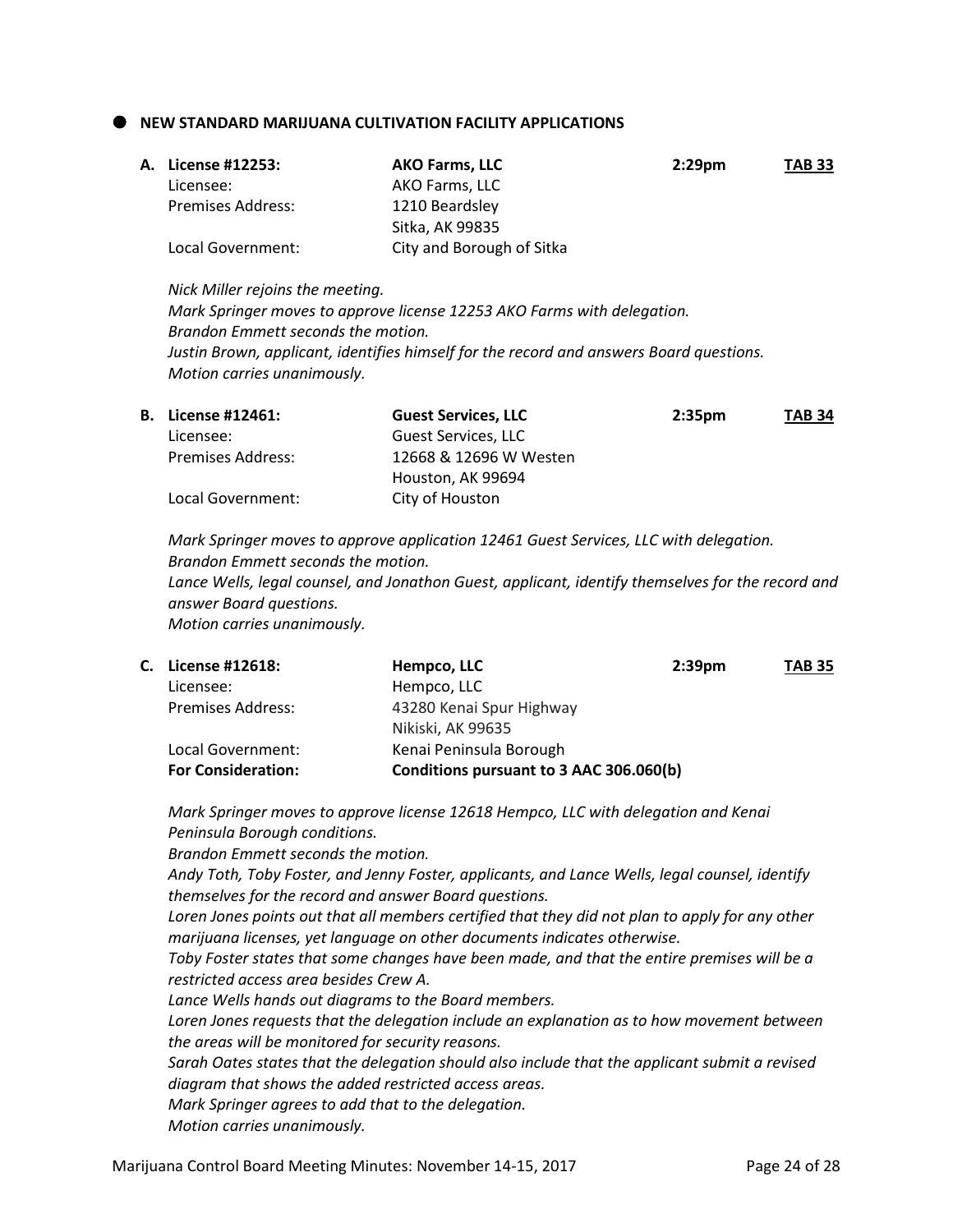### **BREAK 2:50pm**

# **MEETING RESUMES 3:02pm**

| <b>D.</b> License #12904: | <b>Grass Frontier Farms</b> | <b>TAB 36</b> |
|---------------------------|-----------------------------|---------------|
| Licensee:                 | KAD. LLC                    |               |
| Premises Address:         | 7596 W Carmel Road          |               |
|                           | Wasilla, AK 99623           |               |
| Local Government:         | Matanuska-Susitna Borough   |               |

*Mark Springer moves to approve license 12904 Grass Frontier Farms with delegation. Brandon Emmett seconds the motion. Anthony Mann, Mark Pierce, and Amilee Pasco, members, identify themselves for the record and answer Board questions. The applicants state that they have made changes to their premises diagrams since the application was complete. Loren Jones adds to the delegation that the new premises diagram will need to be approved by staff. Motion carries unanimously.*

| E. License #13221:       | <b>Green Valley Enterprises</b> | 3:10 <sub>pm</sub> | <b>TAB 37</b> |
|--------------------------|---------------------------------|--------------------|---------------|
| Licensee:                | ForgetMeNot Enterprises, Inc.   |                    |               |
| <b>Premises Address:</b> | 8505 Old Dairy Road, Suite 2    |                    |               |
|                          | Juneau, AK 99801                |                    |               |
| Local Government:        | City and Borough of Juneau      |                    |               |

*Mark Springer moves to approve license 13221 Green Valley Enterprises with delegation. Brandon Emmett seconds the motion.*

*Jana Weltzin, legal counsel, and Dr. Norvin Perez, applicant, identify themselves for the record and answer Board questions.*

Loren Jones states that he is concerned about the fact that this facility and the other license *applications for this licensee are located in the same building as an urgent care, which Dr. Perez is the doctor for. He asks if families who enter the urgent care are going to be recorded by the security cameras for the marijuana establishments.*

Jana Weltzin and Norvin Perez states that the marijuana establishments will have completely *separate entrances from the urgent care, and patients will not be recorded.*

*Norvin Perez states that he has not filed for a PFD in a while, so he had to file a Form MJ-18 for residency. He adds that he has lived in Juneau for ten years.*

*Mark Springer states that he is concerned about the fact that the urgent care is not indicated anywhere in the MJ-02s.*

*Jana Weltzin states that she will provide another MJ-02 that shows the layout and businesses within the entire strip mall.*

*Motion carries, 3-2 (Mark Springer and Peter Mlynarik vote No).*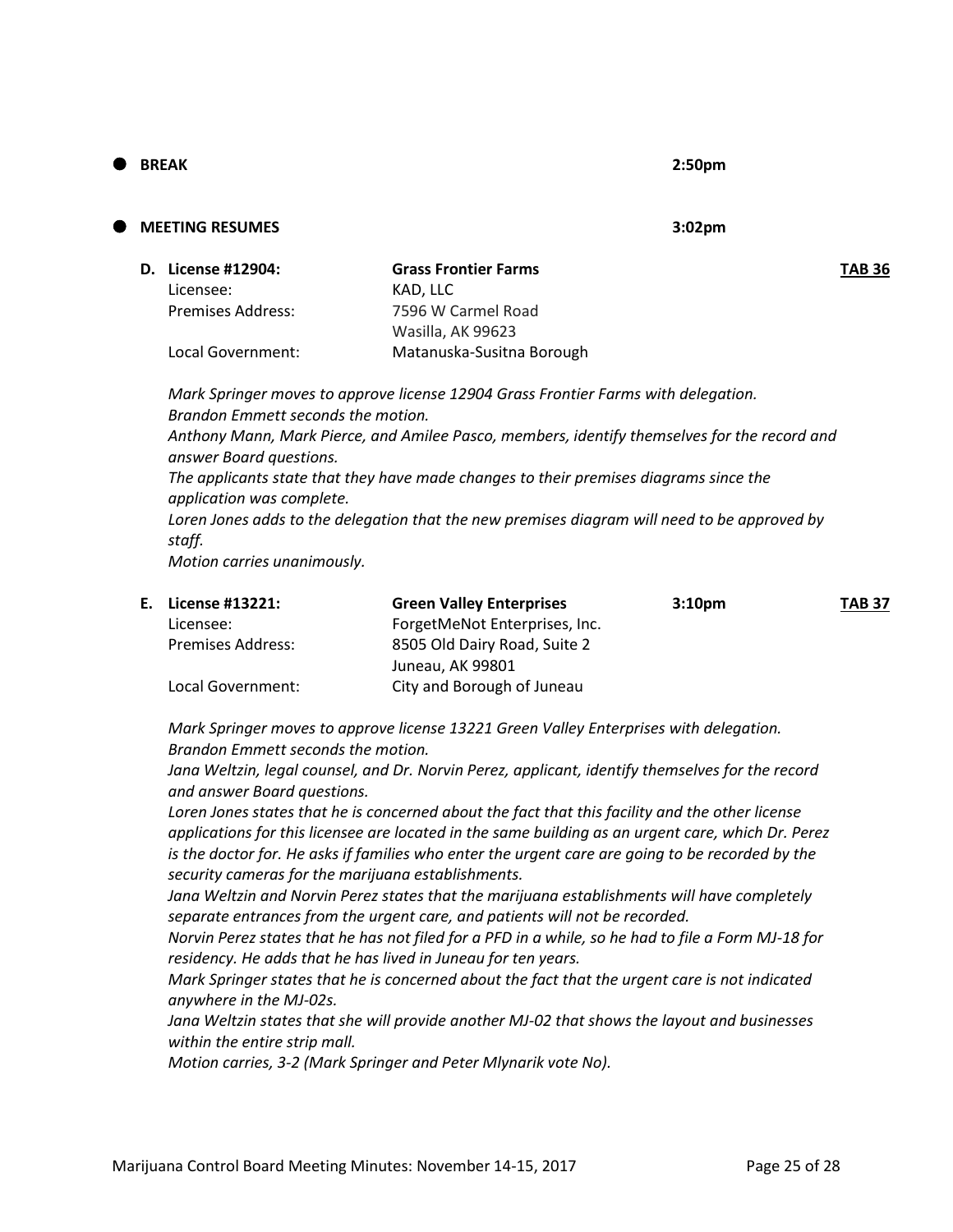| <b>F.</b> License #13416: | <b>Happy Trees, LLC</b>      | 3:38 <sub>pm</sub> | <b>TAB 38</b> |
|---------------------------|------------------------------|--------------------|---------------|
| Licensee:                 | Happy Trees, LLC             |                    |               |
| <b>Premises Address:</b>  | 2750 Picket Place            |                    |               |
|                           | Fairbanks, AK 99709          |                    |               |
| Local Government:         | Fairbanks North Star Borough |                    |               |
|                           |                              |                    |               |

*Mark Springer moves to approve license 13416 Happy Trees, LLC with delegation. Brandon Emmett seconds the motion. Lance Wells, legal counsel, and Ryan Castle, applicant, identify themselves for the record and answer Board questions. Ryan Castle states that the plans submitted to the Fire Marshal will split the area into two. Sarah Oates states that when applicants make changes to a diagram from what is presented to the Board, staff requires that the applicant submit a Form MJ-14. Brandon Emmett adds to the delegation that the applicant submit a copy of Form MJ-14 that shows what the actual layout of the licensed premises will be. Motion carries unanimously.*

|                          | <b>AKfunding, LLC</b> | 3:51 <sub>pm</sub> | <b>TAB 39</b> |
|--------------------------|-----------------------|--------------------|---------------|
| Licensee:                | AKfunding, LLC        |                    |               |
| <b>Premises Address:</b> | 12975 W Horizon Way   |                    |               |
|                          | Houston, AK 99694     |                    |               |
| Local Government:        | City of Houston       |                    |               |
|                          | G. License #13588:    |                    |               |

*Mark Springer moves to approve license 13588 AKfunding, LLC with delegation. Brandon Emmett seconds the motion. James Hess, member, identifies himself for the record and answers Board questions. Motion carries unanimously.*

| H. License #13603:       | AK Green Bee, Inc.                  | 4:00pm | <b>TAB 40</b> |
|--------------------------|-------------------------------------|--------|---------------|
| Licensee:                | AK Green Bee, Inc.                  |        |               |
| <b>Premises Address:</b> | 2364 Badger Road                    |        |               |
|                          | North Pole, AK 99705                |        |               |
| Local Government:        | <b>Fairbanks North Star Borough</b> |        |               |

*Mark Springer moves to approve license 13603 AK Green Bee, Inc. with delegation. Brandon Emmett seconds the motion.*

*Regina Humes, Isaac Humes, and Monique Daigle, applicants, identify themselves for the record and answer Board questions.*

*Erika McConnell passes out a resolution from the Fairbanks North Star Borough to the Board members that recommends that the Board approve with two conditions: that the applicant have a valid conditional use permit, and that the applicant construct a six-foot sight obscuring fence along the rear property line in order to buffer residential uses and protest the residential character of the neighborhood.*

*Mark Springer moves to add the Fairbanks North Star Borough conditions to the approval with delegation.*

*Brandon Emmett seconds the motion.*

*Lois Maxwell, neighborhood resident, provides testimony in opposition to the license. Laura Freeman, neighborhood resident, provides testimony in opposition to the license.*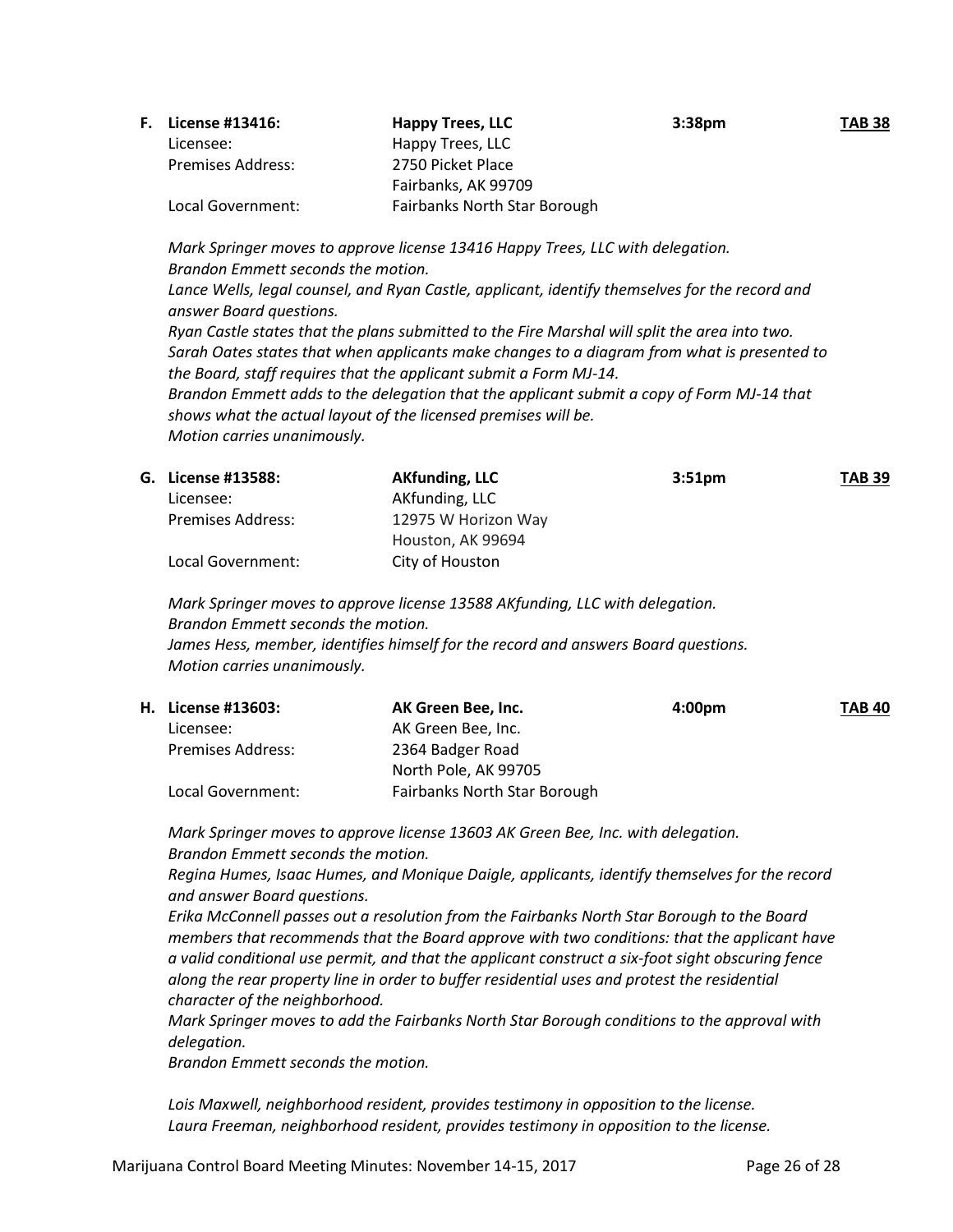*Robert Irons, neighborhood resident, provides testimony in opposition to the license. Barbara (inaudible), neighborhood resident, provides testimony in opposition to the license. Cyrus Freeman, neighborhood resident, provides testimony in opposition to the license. Scott Winter, treasurer of the neighboring church, provides testimony in opposition to the license.*

*Crystal Beacher provides testimony that the watershed concerns should not be an issue. (inaudible) Tabernacle provides testimony in opposition to the license.*

*Krista Dyer, neighborhood resident, provides testimony in opposition to the proposed location of the license and clarifies that the neighborhood is not opposing marijuana in general.*

*Peter Mlynarik states that because of the amount of public testimony in opposition to this license, it would be nice to have a hearing. Motion carries, 3-2 (Mark Springer and Peter Mlynarik vote No).*

# **BOARD COMMENTS**

*Loren Jones passes out a document to the Board members and reads it for the record, which includes the following motion: "I move that the Marijuana Control Board postpone any action on the onsite consumption regulations at the November 2017 meeting; that the regulations be sent to a subcommittee of the Board and that this subcommittee report back to the Board at the April 2018 meeting."*

*Mark Springer seconds the motion.*

*Harriet Milks states that if the Board is going to be inviting participation from individuals separate from the public to discuss this matter, then the Board needs to withdraw the current regulation project. She adds that the Board could put out a scoping notice.*

*Motion carries, 3-2 (Brandon Emmett and Nick Miller vote No).*

*Brandon Emmett and Loren Jones volunteer for the subcommittee.*

*Erika McConnell states that staff could make time on the 28th and 29th of this month to continue this meeting and get through the rest of the agenda. The meeting would take place in the crime lab. The Board members agree to the dates and location.*

*Erika McConnell states that it seems like the Board should be scheduling three-day meetings.*

*The Board members thank the staff for their hard work.*

*Loren Jones requests that the staff give some thought to handling NOVs where the licensee has requested an informal conference with the Board; that they maybe be handled apart from regular meetings.*

*Peter Mlynarik apologizes to the licensees whose applications were not reviewed during these two days.*